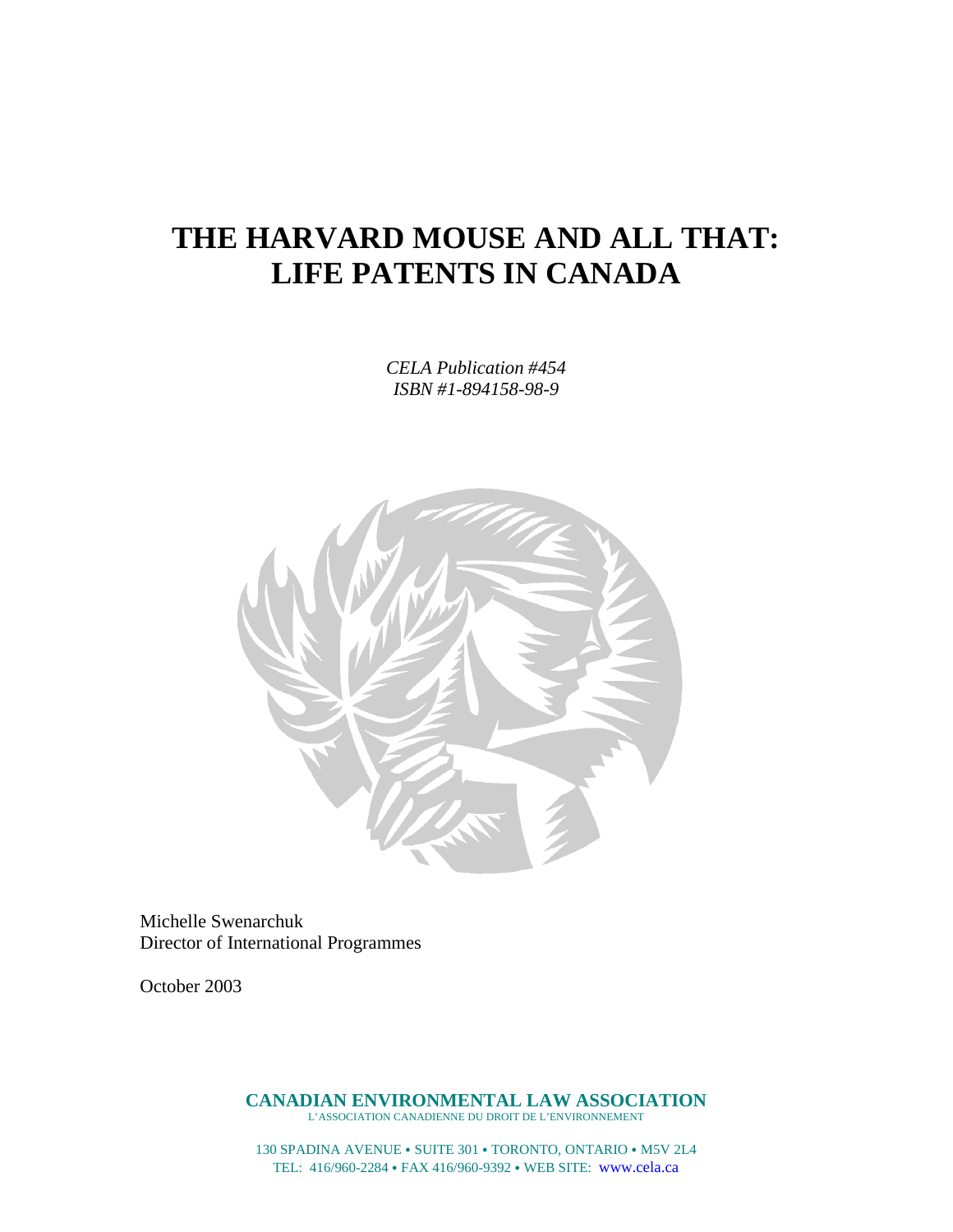# **TABLE OF CONTENTS**

| TRANSGENIC MICE AS RESEARCH TOOLS: THE US EXPERIENCE WITH THE HARVARD MOUSE  7            |  |
|-------------------------------------------------------------------------------------------|--|
|                                                                                           |  |
|                                                                                           |  |
|                                                                                           |  |
|                                                                                           |  |
|                                                                                           |  |
|                                                                                           |  |
|                                                                                           |  |
|                                                                                           |  |
|                                                                                           |  |
|                                                                                           |  |
|                                                                                           |  |
|                                                                                           |  |
|                                                                                           |  |
|                                                                                           |  |
|                                                                                           |  |
| TIGHTEN UTILITY REQUIREMENTS AND LIMIT THE SCOPE OF PATENTS ON GENETIC MATERIALS  20      |  |
| PROTECTION FROM PATENT INFRINGEMENT LAWSUITS FOR SCIENTISTS AND HEALTH PROFESSIONALS.  22 |  |
|                                                                                           |  |
|                                                                                           |  |
|                                                                                           |  |
| USING CANADIAN MEDICARE LISTING OF COVERED SERVICES TO PROMOTE ETHICAL PATENTING 27       |  |
|                                                                                           |  |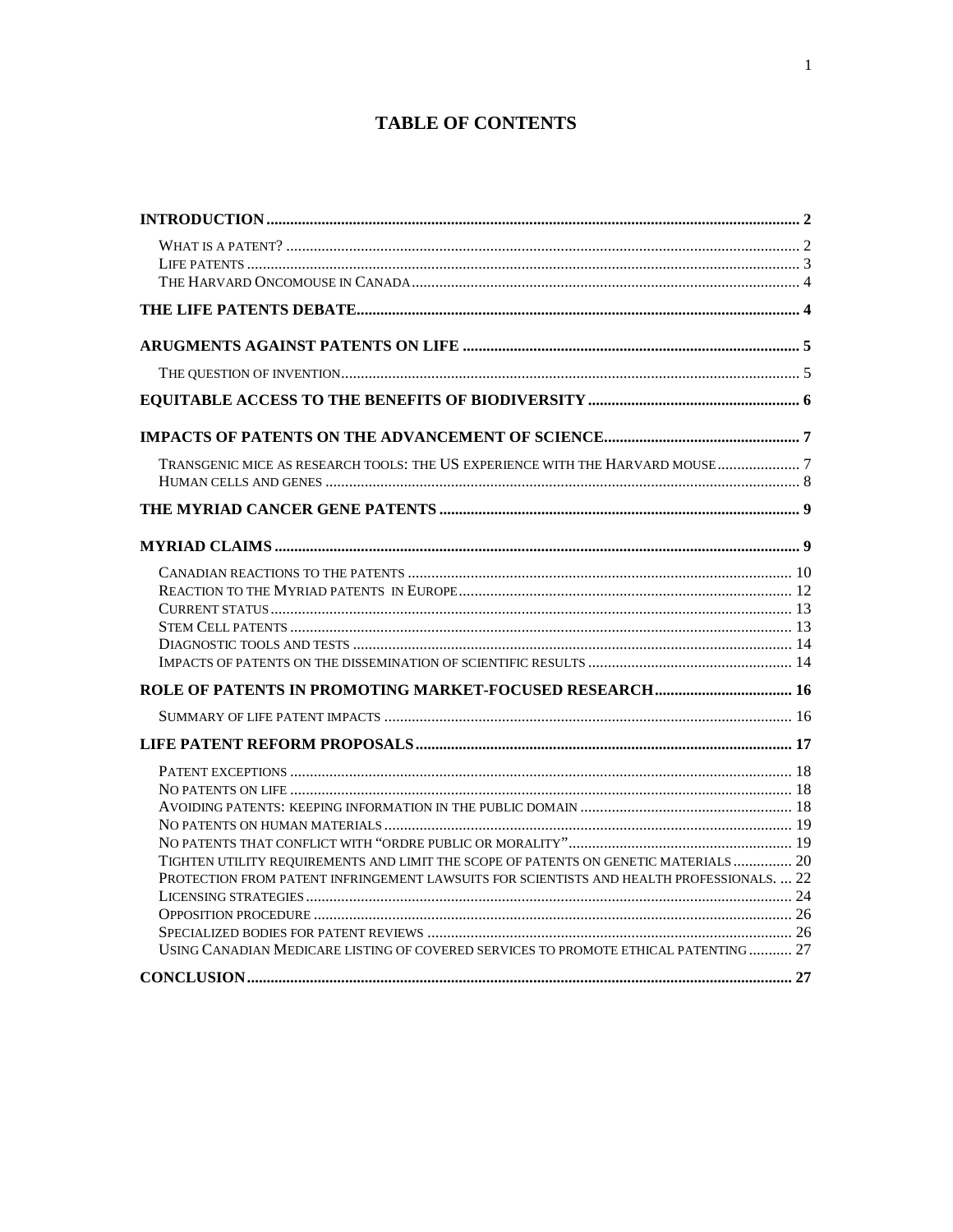#### <span id="page-2-0"></span>**INTRODUCTION**

On December 5, 2002, the Supreme Court of Canada released its decision that a higher life form, a genetically–engineered mouse, developed at Harvard University for use in cancer research was not patentable.<sup>[1](#page-32-0)</sup> The case had been extensively covered in the media, bringing to public attention the little-known practice of granting patents on living things. Harvard had argued that Canada needed to follow the patent practice in the United States, where the mouse and other animals are patentable. In declining to do so, the Court opened the door to a wide debate on the role of life patents in public policy, and the value of a distinct Canadian path.

#### *What is a patent?*

A patent is a form of intellectual property, a "category of intangible rights protecting commercially valuable products of the human intellect" which includes trademarks, copyright and trade-secret rights. (Black's 1999) These forms of property essentially compensate thinkers for their work and contribution to society.

In contemporary law, patents are available to those who create new inventions, defined as: any new and useful art, process, machine, manufacture or composition of matter, or

any new and useful improvement in any art, process, machine, manufacture or composition of matter. $<sup>2</sup>$  $<sup>2</sup>$  $<sup>2</sup>$ </sup>

Patentability requires that something be new, inventive (not obvious), and useful. Historically, patents were available for objects and processes (widgets and chemical reactions) that were invented by humans, but not for something that occurred in nature (an element on the periodic table). Patent law represents a social contract: an inventor gets an exclusionary right to use and control an invention for twenty years in return for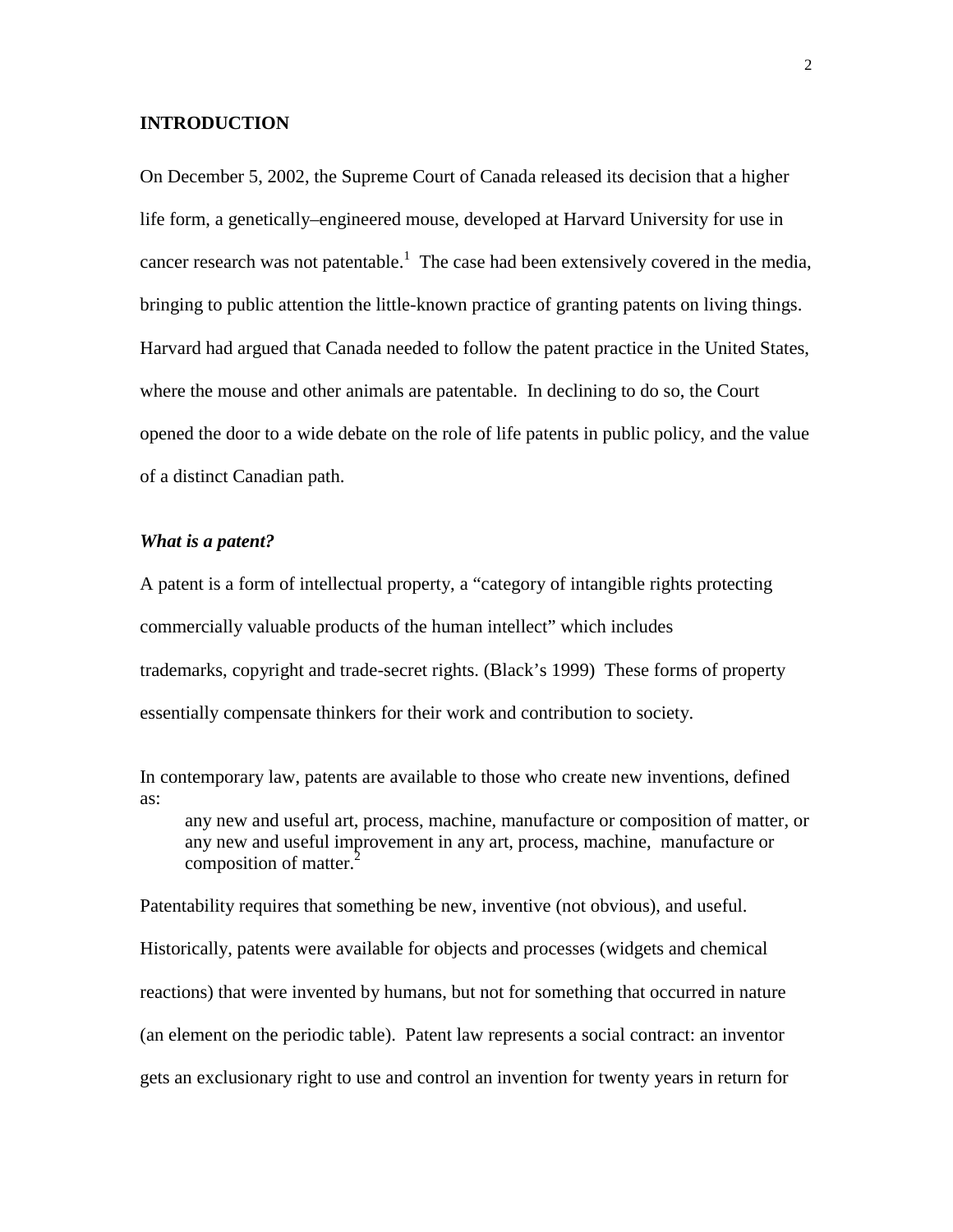<span id="page-3-0"></span>disclosure, describing how he/she made the invention in the application so someone else, "skilled in the art" can do the same thing eventually. This bargain was intended to provide public benefits by encouraging inventors to disclose inventions rather than assert other forms of property rights, such as trade secrets, which would preclude any use by others.

#### *Life patents*

In 1980, in a 5-4 decision, the US Supreme Court granted a patent on a micro-organism, a bacteria used in treating oil pollution<sup>3</sup>, opening the door to the patenting of living things. Since then, thousands of patents on micro-organisms, plants, animals, genes, and cells have been granted in the US, Europe and Japan. The US standard for patentability is now commonly described as "anything under the sun made by the hand of man." The World Trade Organization Agreement on Trade-Related Intellectual Property (TRIPs), concluded in 1994, has been the basis for requiring the approximately 150 WTO member countries to adopt patent regimes consistent with those of the OECD countries, engendering serious controversy in many developing countries.

The Canadian Intellectual Property Office (CIPO) decided to grant patents on singlecelled life forms. According to spokesman Michael Gillen, senior biotechnology examiner, "We're not questioning whether genes should be patented because US courts have ruled that they can."<sup>[4](#page-32-0)</sup> Canada now patents proteins, genes, and cells from plants, animals, and humans, and human and animal diagnostics performed on the human or animal body, but not outside the body. Patents are not granted on whole plants, plant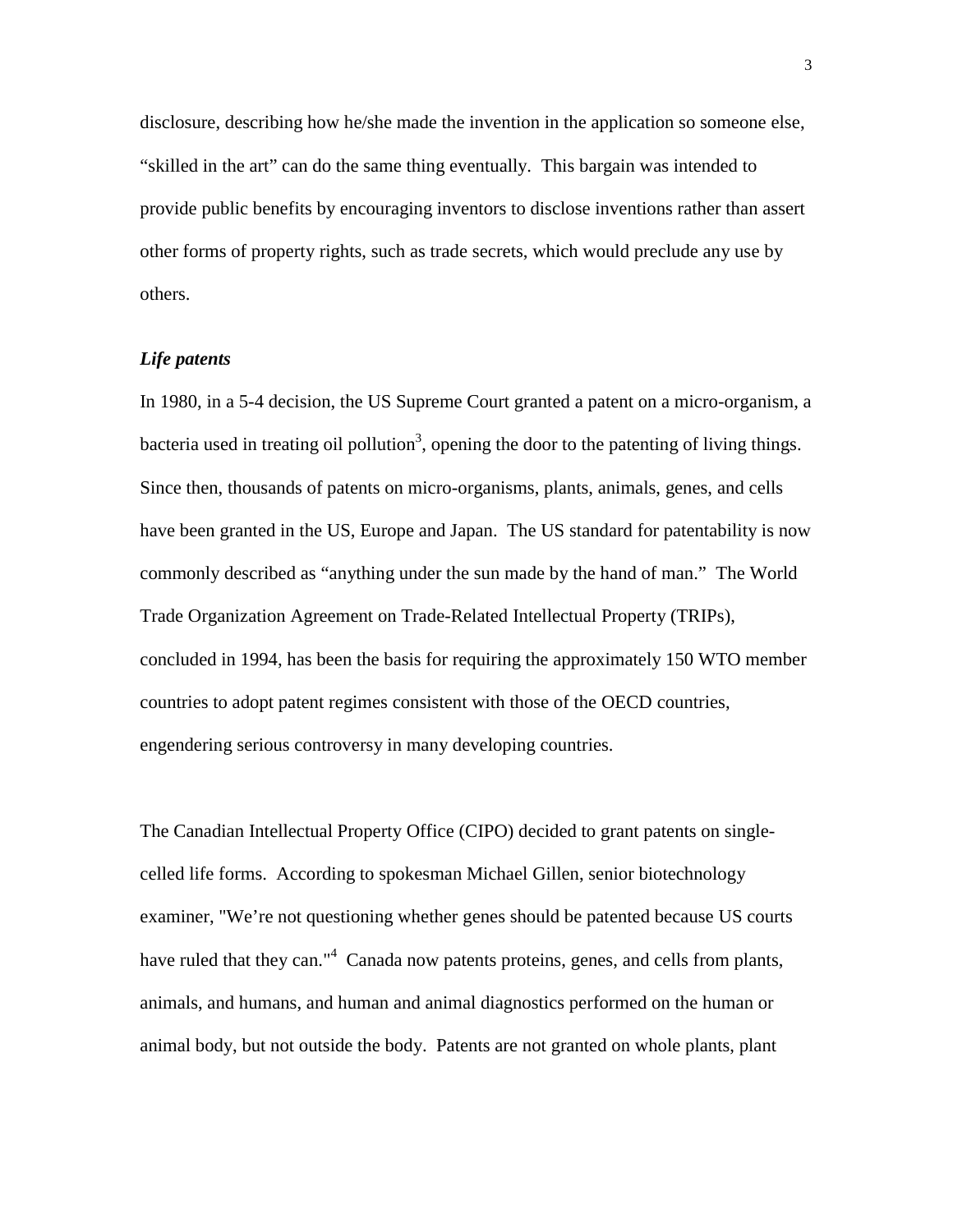<span id="page-4-0"></span>varieties, human and animal organs, or human and animal therapies (including gene therapies) performed on the human or animal body. (Canada 2002)

#### *The Harvard Oncomouse in Canada*

In 1985, Harvard University applied for a Canadian patent on a transgenic mouse developed by scientists by the insertion of a foreign gene into the mouse, disposing it to develop tumours for use in cancer research. This was the precedent claim on a "higher life form" a multicellular, complex mammal. The Commissioner of Patents refused the claim, which included "all (similar transgenic) non-human mammals", and the decision went to the Supreme Court of Canada. Justice Bastarache, writing for the majority of the Court, held that

the unique concerns and issues raised by the patentability of plants and animals necessitate a parliamentary response. Only Parliament has the institutional competence to extend patent rights or another form of intellectual property protection to plants and animals and to attach appropriate conditions to the right that is granted.<sup>[5](#page-32-0)</sup>

#### **THE LIFE PATENTS DEBATE**

Harvard University argued that patents are necessary to enable biotechnology companies to raise money from investors for research and innovation. Further, transgenic animals are human inventions, since every cell in the body is changed, and Canada needs to patent life because the US and Europe do so, and Canada will lose private investment funds if the policy differs in Canada.**[6](#page-32-0)**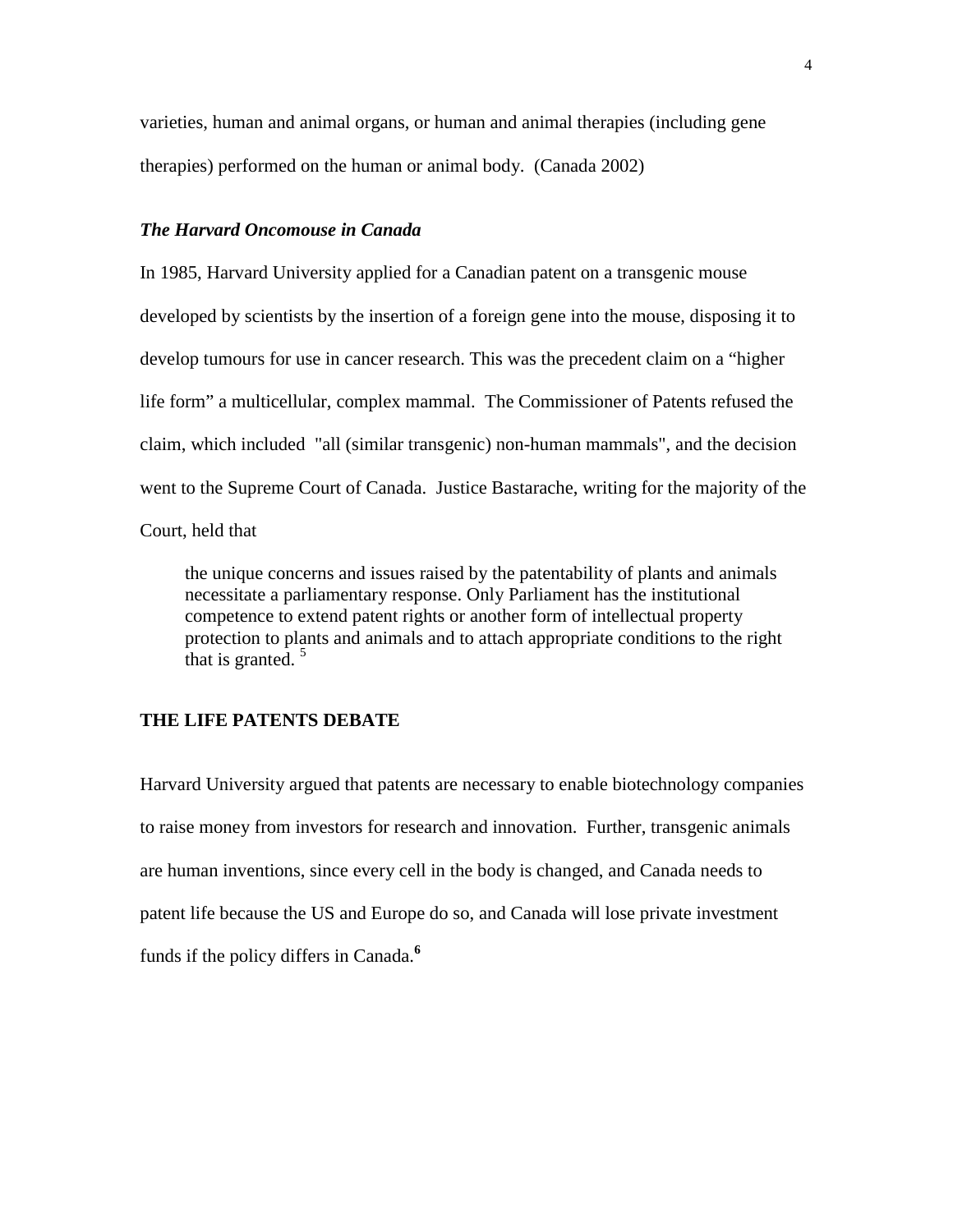#### <span id="page-5-0"></span>**ARUGMENTS AGAINST PATENTS ON LIFE**

#### *The question of invention*

Patents are available by law for inventions. A fundamental dispute related to patents on life forms is whether humans can be considered to have invented them, or whether they are phenomena of nature which humans are only able to discover. Dr John Sulston, winner of the 2002 Nobel Prize in Physiology or Medicine argues:

The genome sequence is a discovery, not an invention. Like a mountain or a river, the genome is a natural phenomenon …. Inventing human genes is impossible. So every discovery relating to genes - their sequence, functions and everything else should be placed in the pre-competitive arena… We should not be patenting whole life forms, such as transgenic mice or cotton plants … we did not invent these organisms, only the specific modification that made the mice susceptible to cancer or the cotton resistant to pests. (Sulston 2002)

Nor does he accept the rationale commonly advanced by patent officials for granting

patents on genes if they can be isolated or replicated outside the body:

This argument has always seemed absurd to me. The essence of a gene is the information it provides - the sequence. Copying it into another format makes no difference. It is like taking a hardback book written by someone else, publishing it in paperback and then claiming authorship because the binding is different.

An animal such as a transgenic mouse has been changed from its natural progenitors by human intervention, but the mouse into which a novel gene has been introduced, with its complexity and myriad natural qualities, is a product of nature. Scientists are entitled to obtain patents on the processes by which the mouse is modified, as Harvard did, enabling them to obtain economic returns from that work. It is difficult to see how isolating a gene or replicating it turns it from a natural phenomenon into a human invention. Rather, it is illogical and contrary to human and evolutionary history to hold that the cells and genes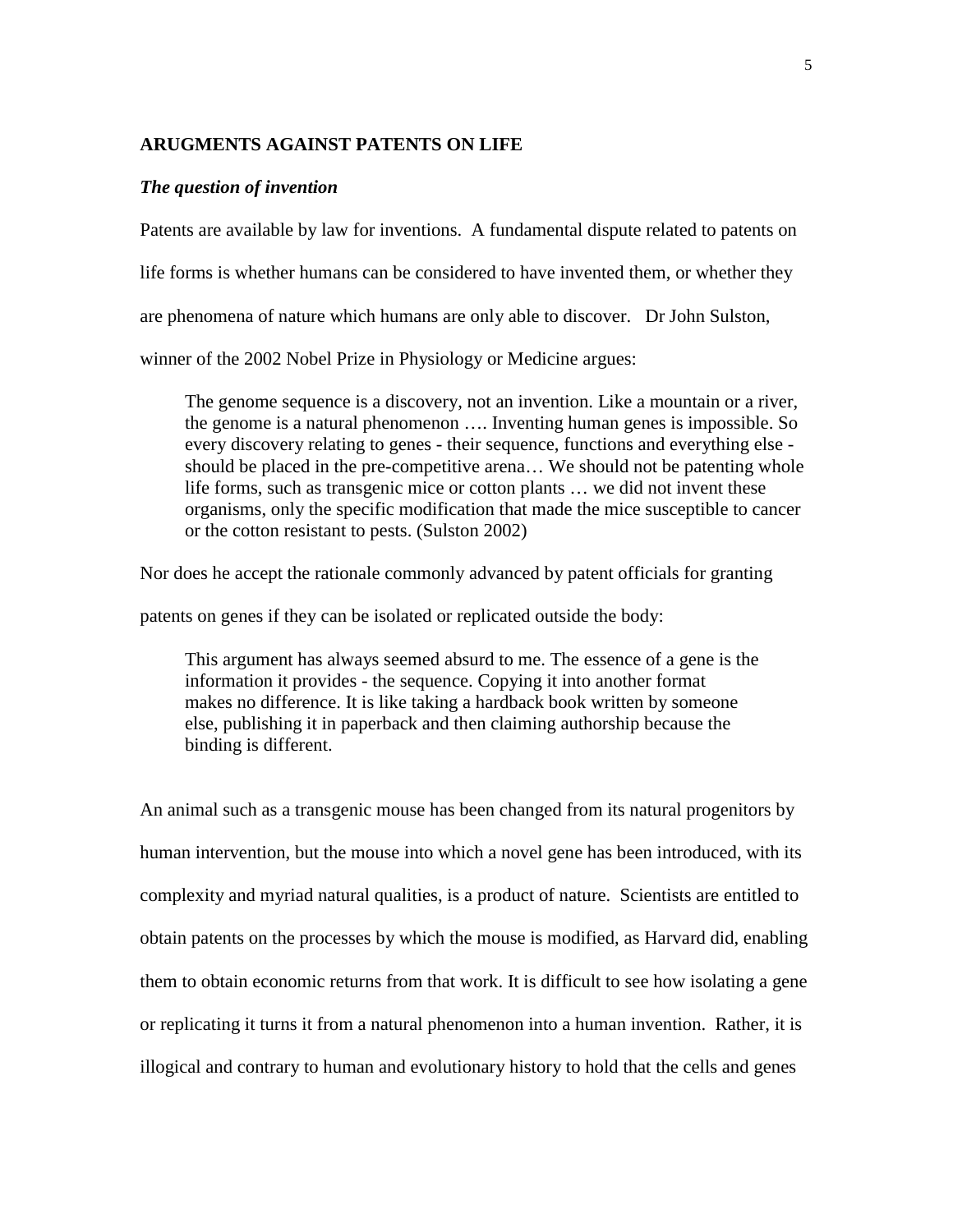<span id="page-6-0"></span>whose evolution over millennia made humanoids into *homo sapiens* were invented in the past three decades by humans. The distinction between discoveries of nature and human invention has been largely erased in patent law, leaving an edifice of life patents whose foundation is a legal fiction.

Patents reward inventors for the application of knowledge to practical uses. However, as Dr. Sulston argues, the essence of genes is the information, the knowledge, that they contain. Hence, to patent genes is to patent knowledge itself, depriving society as a whole of the time for dissemination and exploration of a new type of knowledge in order to maximize its social benefits<sup>[7](#page-32-0)</sup>. "We no longer have a patent system that rewards inventors for their creativity but one that essentially rewards investors for their investment", argues Deryck Beyleveld, Director of the Sheffield Institute of Biotechnological Law and Ethics in the UK. (Adam 2002)

#### **EQUITABLE ACCESS TO THE BENEFITS OF BIODIVERSITY**

The patenting of life forms impedes equitable access to the benefits of biodiversity as patents on the genes of crops and livestock concentrate economic power in large agricultural businesses, and facilitate appropriation by them of genetic resources and knowledge developed over millennia by indigenous and local communities in developing countries. This exploitation of indigenous peoples' knowledge is a growing global concern. Applicants for patents need not identify the geographic origin of genetic materials claimed, nor whether the purported invention was developed using the knowledge of indigenous peoples. This results in a risk of misappropriation of indigenous knowledge, through patenting, without the consent of the peoples whose knowledge has been used and without appropriate compensation to them. (Canadian Environmental Law Association: 2001)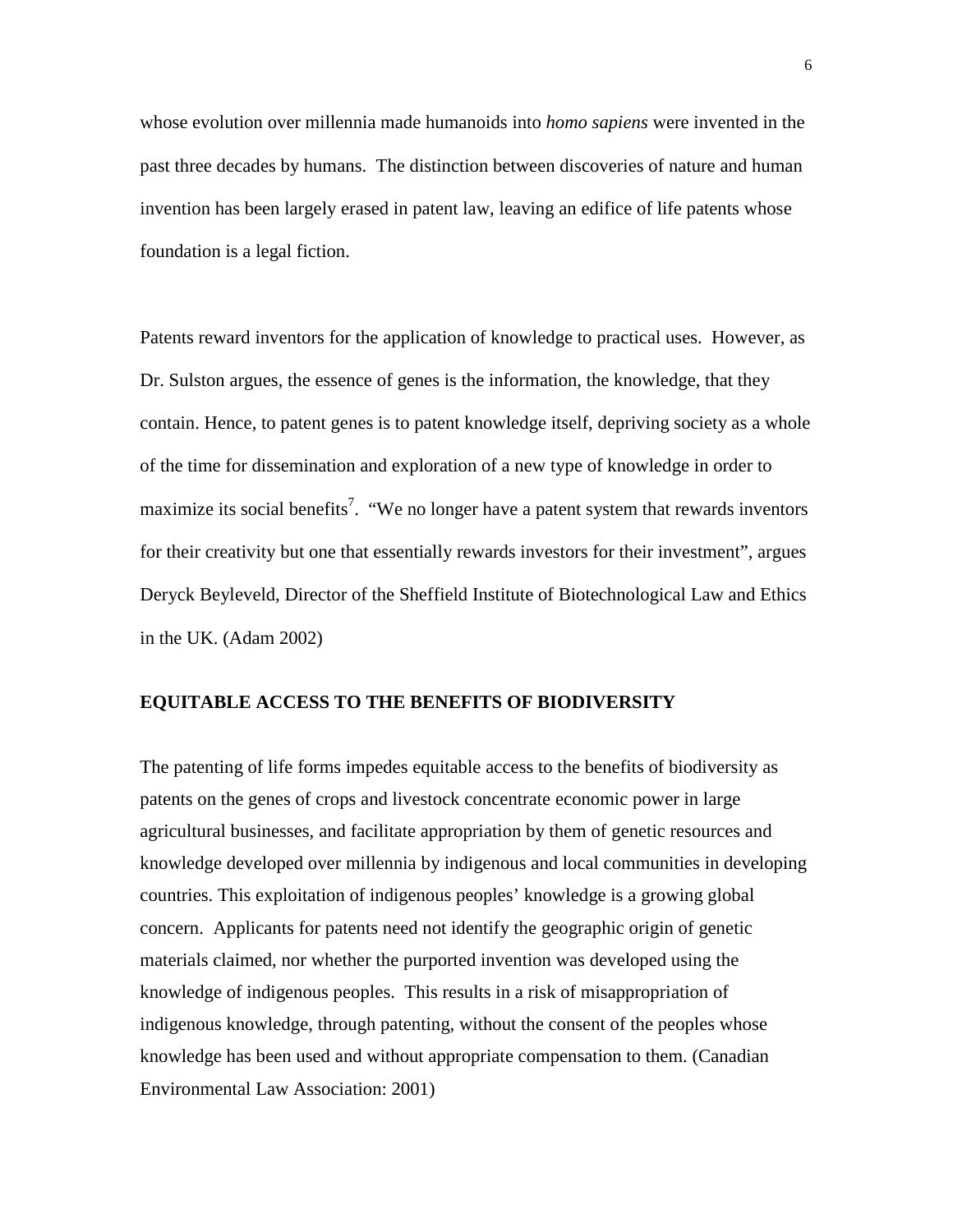<span id="page-7-0"></span>The United Kingdom Commission on Intellectual Property Rights has concluded that an expansion of intellectual property rights is unlikely to benefit developing countries, and is likely to lead to higher-priced medicines and seeds, making poverty reduction more difficult. (Mayer 2002)

## **IMPACTS OF PATENTS ON THE ADVANCEMENT OF SCIENCE**

Debates in the scientific and legal literature demonstrate that patents on life forms are having harmful effects on the advancement of science, by making research tools (transgenic animals, markers, assays, laboratory reagents) expensive or unavailable; preventing "downstream" research on genes; preventing development of new drugs and diagnostic tests; reducing or delaying the publication of research results; and reducing the information that would otherwise be freely available to scientists.

The proliferation of patenting has

changed the conduct of biomedical research in some ways that are not always consistent with the best interests of science...It has encouraged some companies to make protected materials and methods available to investigators under terms that seem unduly onerous. In a few well-publicized cases, and likely in many more undocumented ones, it has fostered policies that have inhibited the use of new scientific findings, even in the not-for-profit sectors, and has reduced open exchange of ideas and materials among academic scientists. (US 2000)

#### *Transgenic mice as research tools: the US experience with the Harvard mouse*

Patenting of life forms has resulted in inaccessibility and high cost of research tools, including transgenic mice. Approximately twenty five million mice were used worldwide in research in 2000, constituting 90% of all animals used in research. Scores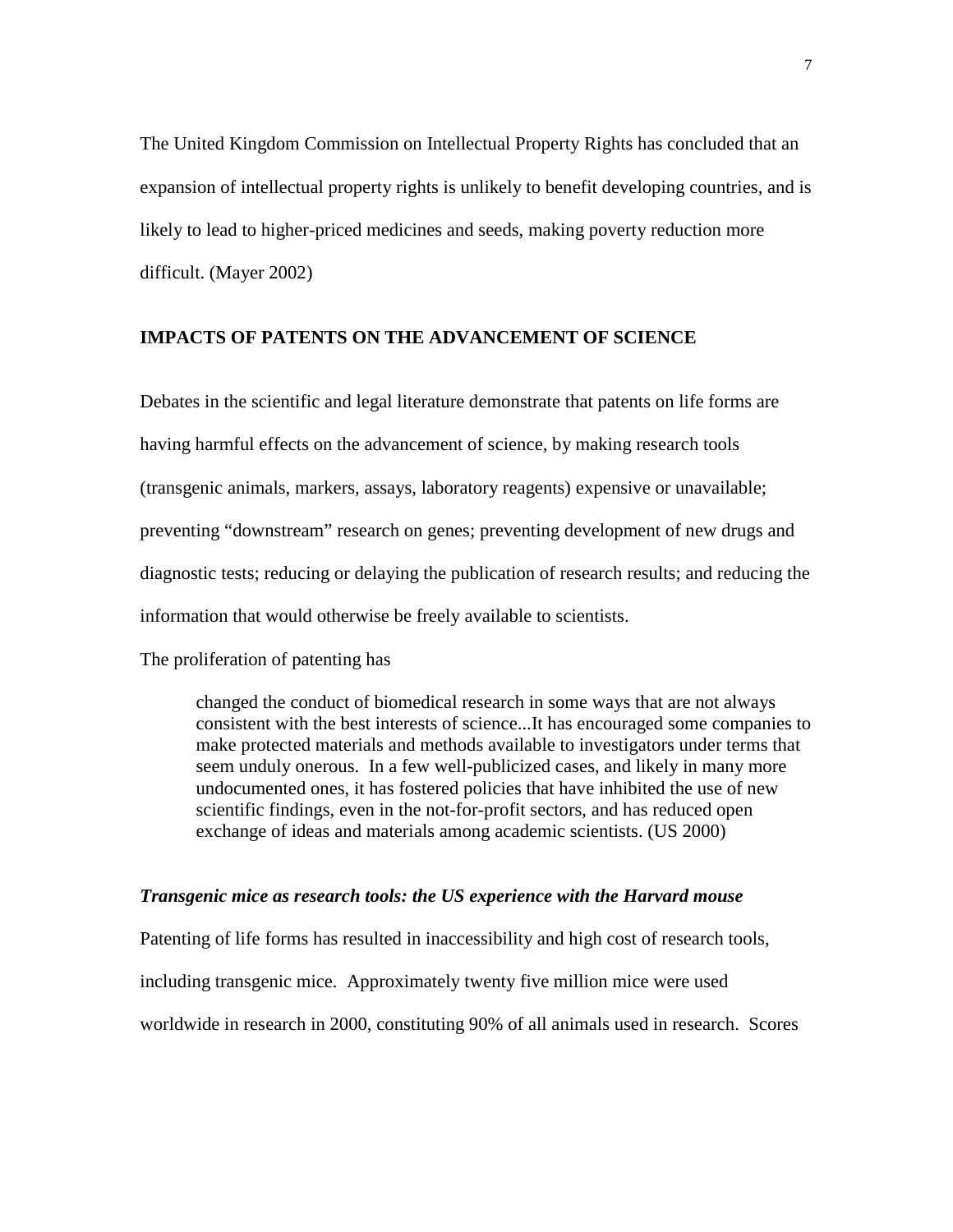<span id="page-8-0"></span>have been patented in the US subsequent to the US patenting of the Harvard mammals. (Malakoff 2000,)

The patent led to a well-publicized controversy. Harvard granted DuPont Corporation an exclusive license to distribute the mice, but some scientists objected to the terms of DuPont's distribution licenses. Dupont placed limits on breeding or redistributing the animals, and imposed a "reach through" clause requiring anyone who developed a product through the use of the mouse, or any derivative strain, to pay royalties to DuPont.

 Dr Harold Varmus, then Director of the National Institutes of Health (NIH), initiated a four year process of negotiation with DuPont to make the mice broadly available to nonprofit researchers. Ultimately, NIH and Dupont signed a Memorandum of Understanding providing that the Public Health Service and its grantees (non-profit academic researchers) may use the patented mice without cost for biomedical research purposes. NIH has subsequently contributed funding to a mouse breeding facility to make unpatented mice available to academic researchers**.** (Smaglik: 2000b) In effect, senior research scientists have been impelled to reverse the impact of the patents on transgenic mice in order to spur innovation in non-profit medical research.

#### *Human cells and genes*

The patenting of single cell life forms, cells and genes, has widespread impacts on science and healthcare. The number of gene patents granted is rising at an accelerating rate. In 2001, the US Patent Office granted over 5000 DNA patents. Of the 9456 patents claiming "nucleic acid" it has granted, 8334 of them were granted since 1996. The European Patent Offices has granted several thousand patents on genetic inventions and in Japan, the number is over five thousand. (OECD 2002)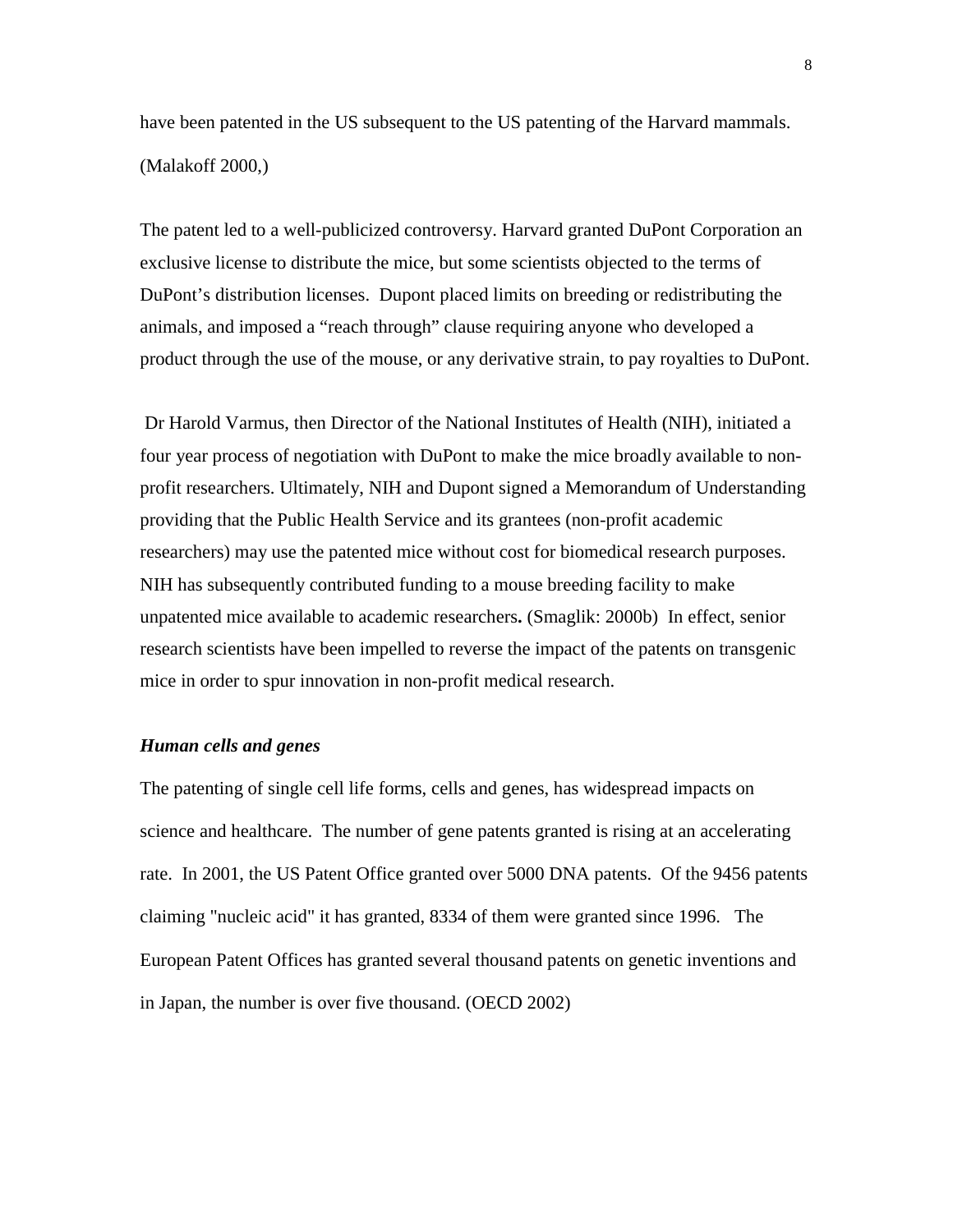<span id="page-9-0"></span>One controversy concerns the patenting by Human Genome Sciences Inc. of a protein, CCR5, required for HIV infection. The patent application covered the gene, its protein, the fragments of DNA used to locate the gene, details related to the chemical components of the gene, and potential applications of this knowledge. Despite the fact that independent researchers at the NIH in the US **subsequently** discovered that the gene facilitates the entry of HIV into the human body, the patent was granted to Human Genome Sciences. This patent covered use of the gene for any purpose, allowing HGS to profit from the later discovery. The patent has resulted in considerable commercial control over the development of a new class of AIDS drugs, even though HGS did not know of the role of CCR5 in HIV infection when it filed for the patent. (Smaglik 2000a, Marshall 2000)

#### **THE MYRIAD CANCER GENE PATENTS**

#### **MYRIAD CLAIMS**

Genetics is a factor in approximately 5 to 10% of breast cancers, and mutations on genes called BRCA1 and BRCA2 cause 80% of these cancers. They are common but not exclusive to Jews of Ashkenazi descent. By the age of 70, most women carrying these genes will have breast cancer. Women who have the BRCA2 gene are also at high risk for ovarian cancer. In 2001, 1200 Ontario women were tested for these genes, and almost 4000 people received counselling for the possibility of carrying the disease. (Macdonald 2002, Hurst 2001)

Myriad Genetics Inc. of Utah has obtained a series of patents in Canada, the US and Europe on the BRCA1 and BRCA2 genes, giving Myriad control over both the genes and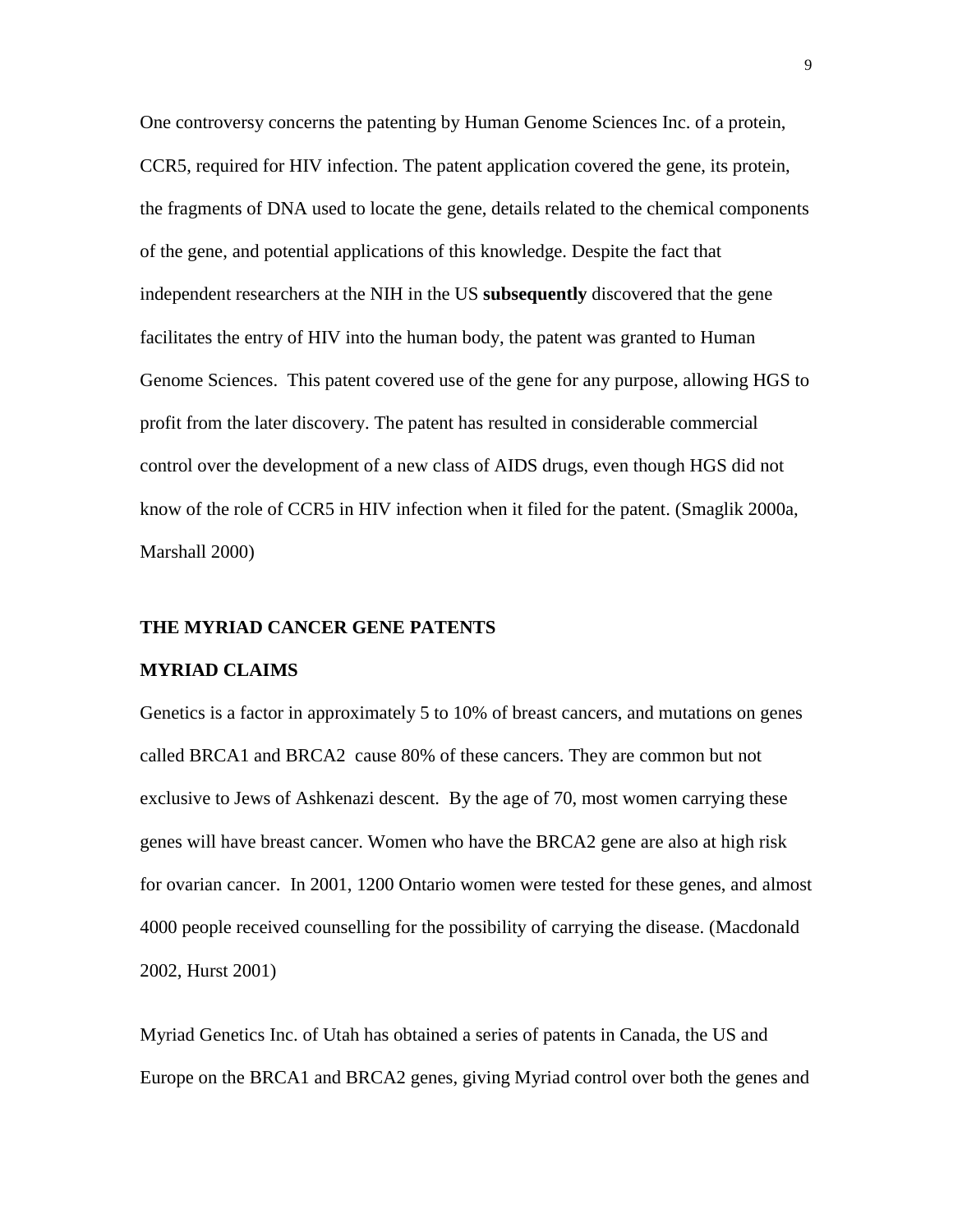<span id="page-10-0"></span>the specific test the company has developed for the gene. Myriad essentially claims a monopoly on the entire genes, any information relating to or derived from them, and all methods developed to diagnose and treat hereditary breast cancer and ovarian cancer, including therapies for cancers from genetic mutation, screening of drugs for cancer therapy, and screening for the genes in women. Myriad also claims that its patents give it the right to store all new information about these genes in its own labs, building up the only source of this genetic data in the world, and through the DNA samples in its labs, control over the "raw material" of this gene worldwide. In Europe, the Myriad claims have been described as "a monopoly on all genetic work associated with the breast and ovarian cancer predisposition gene brca1" (Lecubrier 2002) and as **"**an unwarranted and novel restriction on medical practice." (Wadman 2001)

#### *Canadian reactions to the patents*

In July 2001, Myriad told Canadian provincial governments to stop using any tests other than its own test to detect the genes, or face a lawsuit. The Myriad test costs about \$3,850, while Canadian tests cost \$1,300, and in the opinion of experts, are equally reliable. Counselling is an important part of the testing procedure since tests may lead to difficult decisions, including prophylactic mastectomies or drugs, questions about whether to inform family members, and the risk of discrimination from employers and insurers. The government of British Columbia stopped funding the testing after the Myriad threats, so BC women must pay Myriad for the tests themselves, but do not have the counselling that accompanies it in provincial health programs.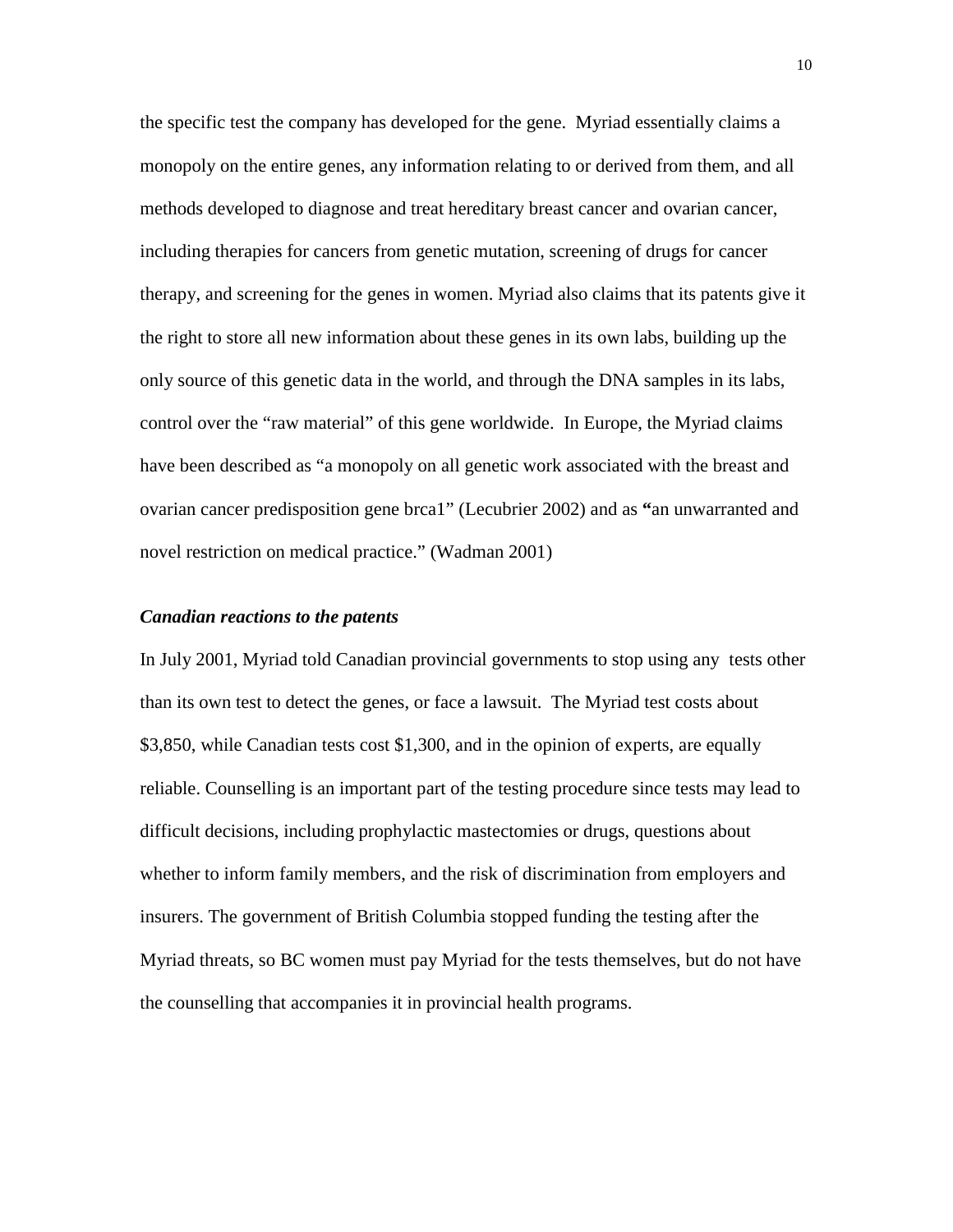The governments of Ontario, Manitoba, Quebec and Alberta decided to contest the

Myriad claims, and to continue using the Canadian test. Tony Clement, Ontario Minister

of Health and Long Term Care explained:

How can publicly-funded healthcare and equitable coverage be sustained when we add to the existing financial pressures on our health system the potential monopoly pricing of a whole new category of diagnostics over which Ontario and indeed Canada's other provincial and territorial jurisdictions – have little or no control over approval or pricing…. We are therefore forced to ask ourselves the much larger question: Is the entire fruit of human genome project research and the mapping of the human gene going to come down to a series of monopolies setting exclusive prices for tests which most of Canada – indeed most of the world, especially the poorer countries – cannot afford?

Patent claims on a gene sequence that cover uses for all diagnostic innovations in the future are not in the public interest or in the interests of the promotion of a competitive market in diagnostic testing.<sup>[8](#page-32-0)</sup>

In January 2003, Clement, joined by BC health minister Colin Hansen called the

patenting of genes "abhorrent" and again called on the federal government to prevent it.

Dr. Josef Penninger, Toronto geneticist, noted that a Myriad legal victory in Canada

could ruin the health care system….(since) in 10 years, we will probably know 50 genetic defects that predispose us to strokes, heart disease, cancer, diabetes, etc., and of course people will want to know. But no health care system in the world will have enough money to do this if profit is involved and only a few people will have the money to afford it.

The Canadian Cancer Society also expressed concern at the breadth of the patents and called on the federal government to take action to ensure that the patents don't interfere with Canadian women's access to testing, accompanied by appropriate counselling and the timely development of knowledge of the relationships of genes to health. Further, the Society advocated that provincial governments challenge the breadth of claims and Myriad's administration of them. (Canadian Cancer Society 2003-3)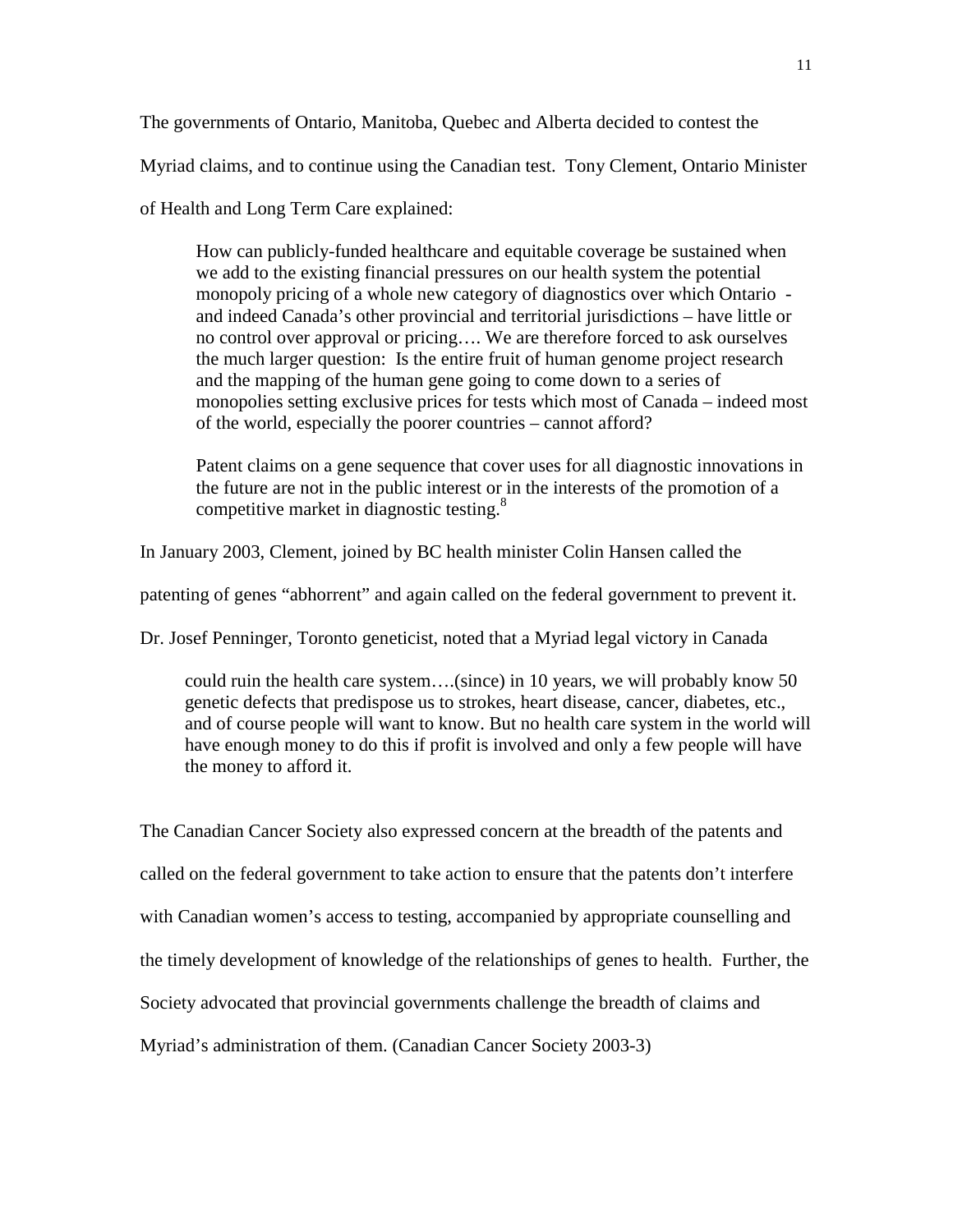#### <span id="page-12-0"></span>*Reaction to the Myriad patents in Europe*

Despite the granting of patents to Myriad in Europe, seventeen European laboratories do diagnostic tests on the BRCA1 using other tests. Officials of the Institut Curie in France consider that the direct sequencing technology used by Myriad and its approach of focusing on the detection of point or small sized genetic abnormalities fails to detect 10 to 20% of expected mutations. Europeans also expressed concern that a Myriad monopoly on this technology would cause Europeans to lose expertise in the field, prevent their improving or developing diagnostic tests, and increase costs of screening. Further, concerns were expressed that the Myriad requirements conflict with a holistic approach to public health, by separating biological research and clinical investigation from patient care.

In 2001, a challenge to the Myriad patents was launched in the European Patent Office by the Insitut Curie, almost all European genetics societies, many scientific institutions, the governments of Holland and Austria, and the Swiss Social Democrat Party. The opponents argue that since the gene sequence was available in data bases, the patents should be revoked on grounds of lack of priority, novelty, and inventiveness, and insufficient description of future therapeutic uses. The institutions began the challenge to two patents and subsequently added the third. The challenge is necessary, in the view of Gert Matthijs of the Belgian Centres for Human Genetics, since

It is not only about breast cancer but about hundreds of gene patent applications. If nothing is d[on](#page-32-0)e, it will be almost impossible to practice genetic analyses properly in the future. $9$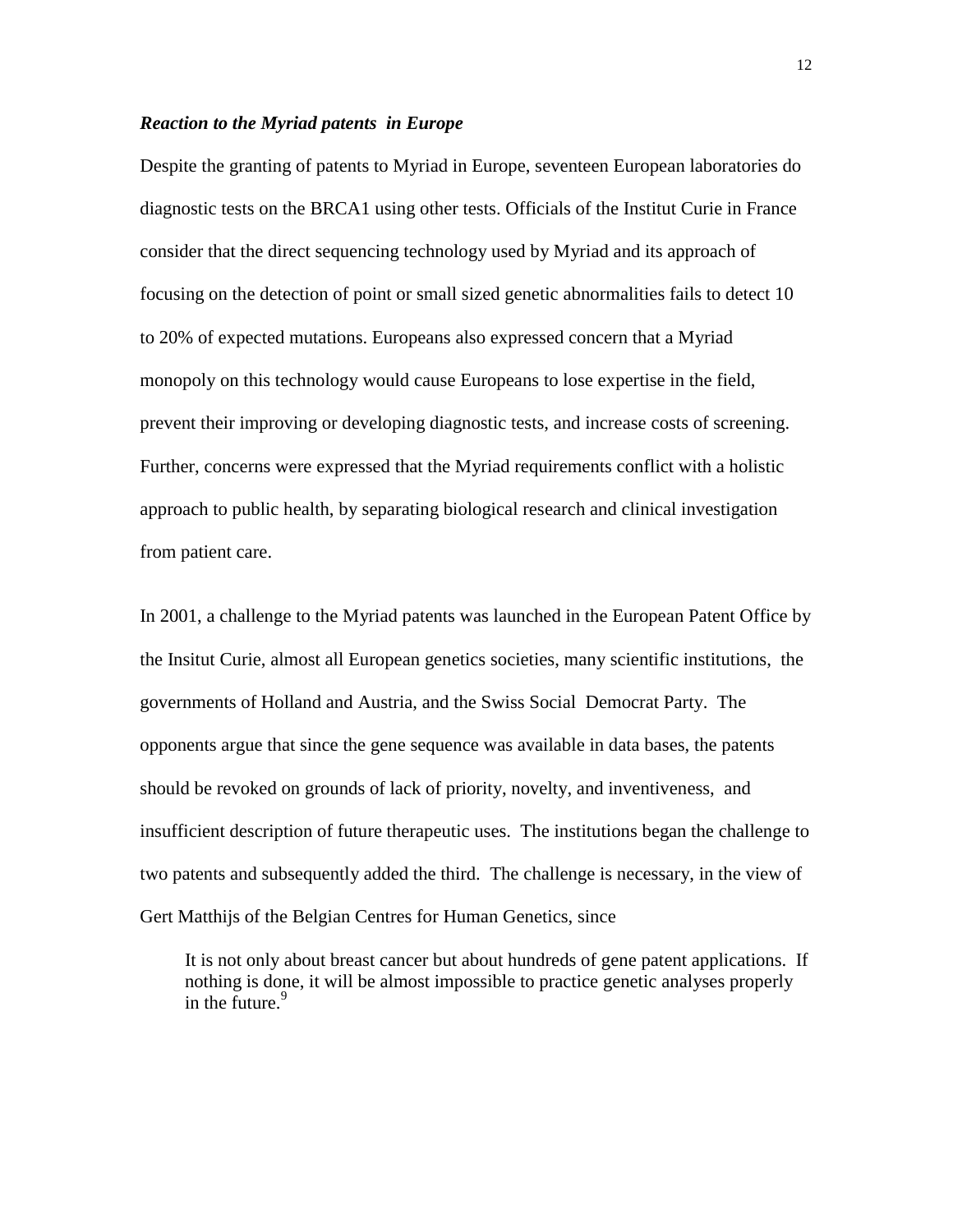#### <span id="page-13-0"></span>*Current status*

To date, Myriad has not followed through on its threats to sue Canadian provinces for their continuing use of Canadian tests for BRCA1 and 2, and the European challenges to the patents are in process. French officials have stated that if the challenges are unsuccessful, France may opt for "licence d'office," allowing override of drug patents if contrary to the public interest. The ministers of health and research have expressed support for extending the licence system to genetic diagnosis. Patents have been granted in many countries on genes implicated in numerous diseases, including Alzheimers, HIV/AIDs, and cancer, but these Myriad cancer gene patents are the most notorious in the literature, having provoked opposition from governments and scientists across Canada and Europe. Whether or not Myriad is successful in enforcing these patents will be indicative of whether public interest arguments will be effective in limiting the negative impacts of diverse life patents.

#### *Stem Cell patents*

Human stem cells have the potential to develop into many types of tissues and organs, and therefore have extraordinary importance for healthcare. The Wisconsin Alumni Research Foundation has patents on five of the 72 stem cell lines used in US federally funded research, and has an licensing agreement with Geron Corporation granting the company exclusive rights to develop products from stem cells derived from nerve, heart and pancreas cells, and non-exclusive rights to the use of blood, cartilage and bone cells. Geron has also developed heart, nerve, pancreas, bone, liver and blood cells from the stem cells and has filed for patents on the methods used. Patents on stem cells may impede research in this field and mean royalty fees will have to paid for future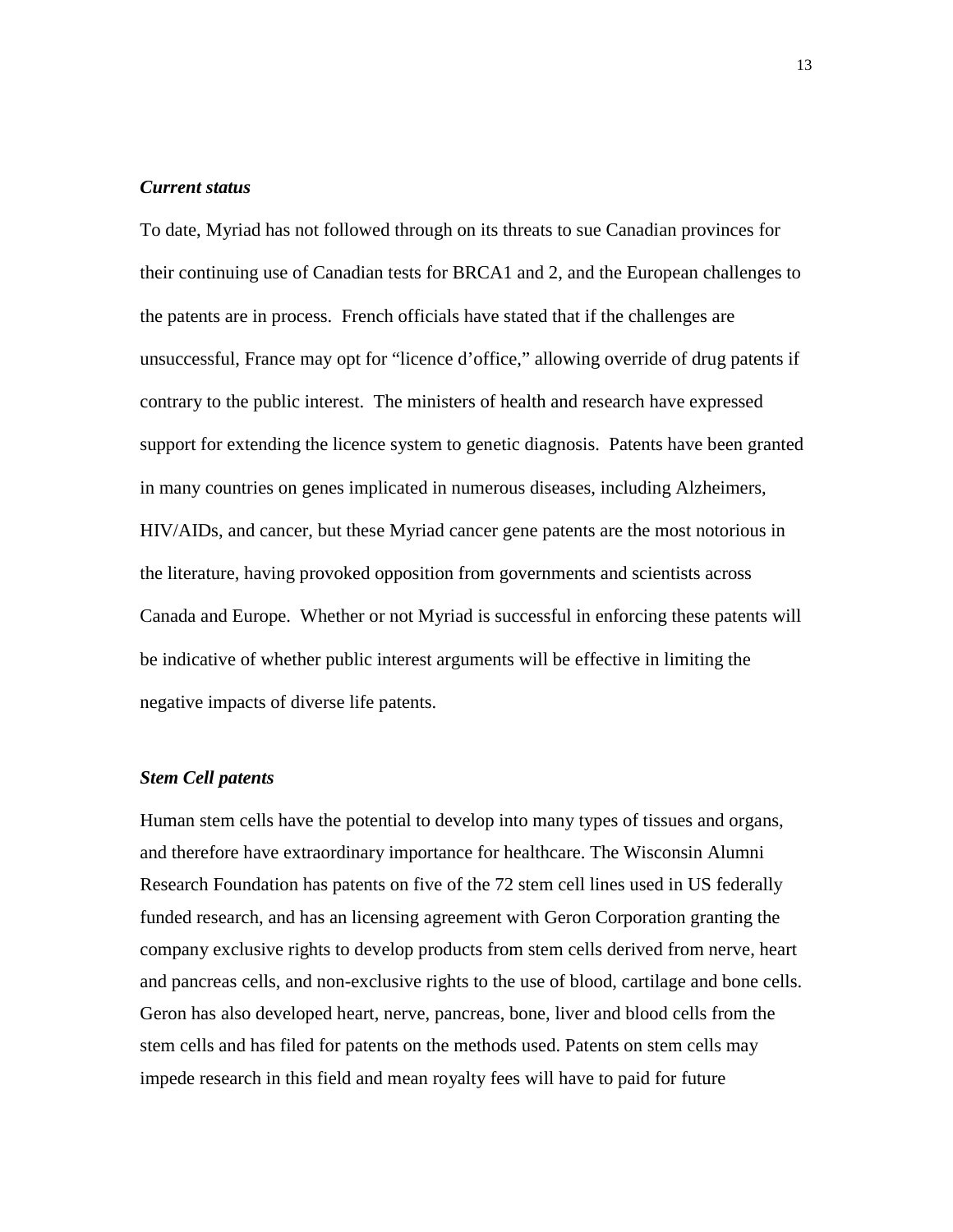<span id="page-14-0"></span>development of replacement human organs and tissues. (Ontario 2002, "WARF Geron" 2002)

#### *Diagnostic tools and tests*

Over 400 clinical genetic tests were available by 2001, and hundreds more are being developed. (OECD 2002) Biomedical patents have been criticized for interfering in the availability of diagnostic tools and tests.

A survey of US laboratories showed that some labs have refrained from offering genetic testing services for haematochromatosis, a progressive iron-overload disease, because of patents granted on tests for the disease. Scientists had begun genetic testing before the patents were awarded, but 30% of those surveyed reported discontinuing or not developing genetic testing after the grant of the exclusive licence on the patents. Limited clinical testing may inhibit further discoveries regarding the gene which causes the disease. The study also showed a delay in publication of data regarding cloning the HFE for a year after the patent application was filed. (Merz 2002)

#### *Impacts of patents on the dissemination of scientific results*

The commercialization of science, including through biomedical patents, has contributed to delay in the publication of scientific results. A survey of life scientists found that 19.8% of those questioned said their publication results had been delayed by more than 6 months at least once, considerably longer than the 60 days considered acceptable by the National Institutes of Health. Of those, 46% reported delays to allow time for patent applications; 33% to protect the proprietary value of research results by means other than patent applications…26% to allow time to negotiate license agreements; and 17% to resolve disputes over intellectual property. Further, 34% of faculty have been denied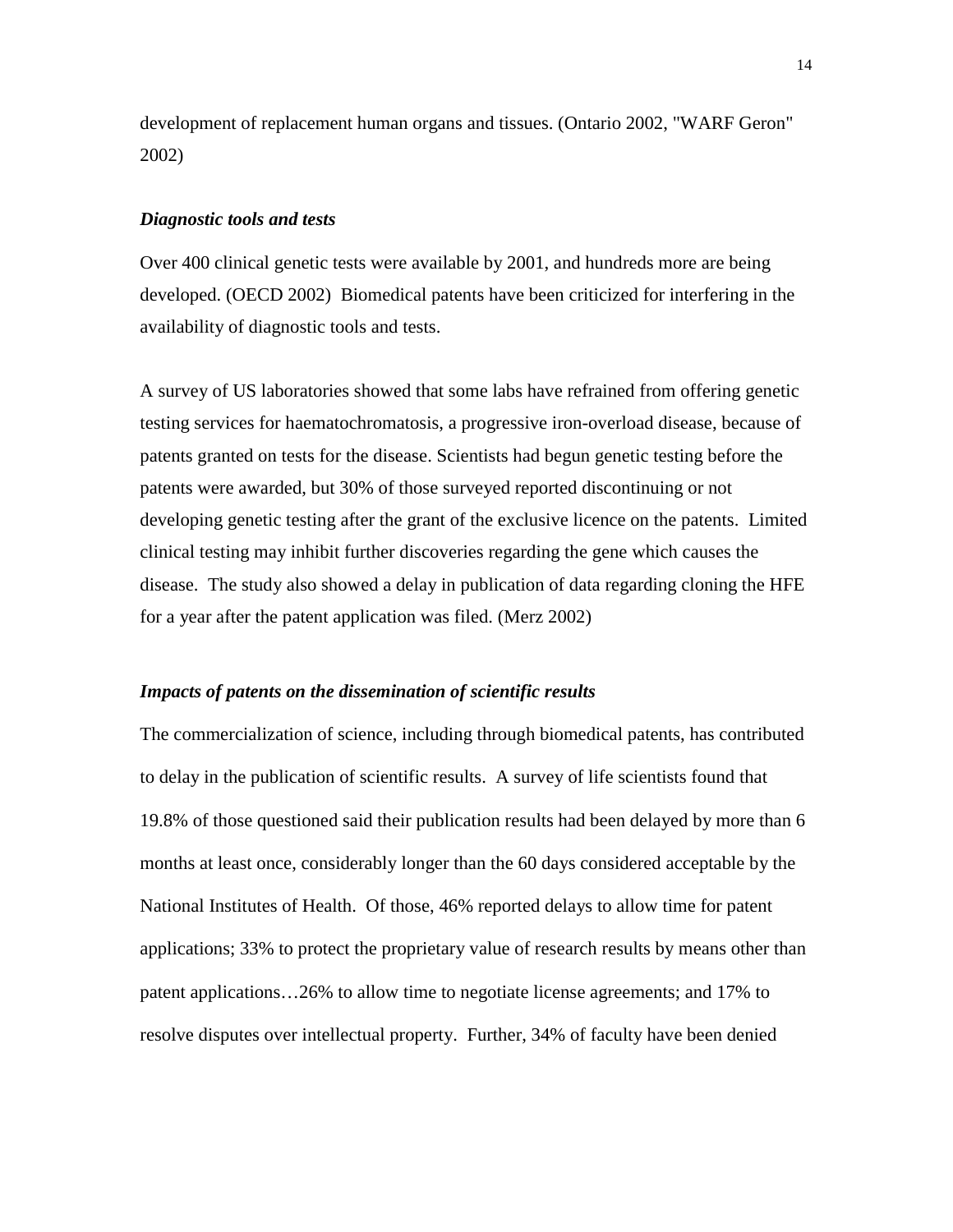access to research results suggesting that data withholding has affected many life-science

faculty. (Blumenthal et al 1997)

Unfettered and timely sharing of research results is a fundamental requirement for scientific advance.

Openness in the sharing of research results is a powerful ideal in modern science ….communalism, the shared ownership and free exchange of research results and approaches, is a fundamental norm underlying the social structure of science. Such sharing is critical to the advancement of science…External pressures (for breaching the ideal of openness) include…processes and procedures related to the commercialization of university research. (Blumenthal et al 1997, p.1)

The commercialization of science, including through patenting of results, may be

undermining the integrity of scientific publications.

Commercial considerations may also lead to a culture of secrecy, including delays in publication while patents are filed…The most serious concern, however…is that conflicts of interest may affect what gets published. (Nature Neuroscience 2000)

The editors of the journal cited studies showing that studies of drugs and cancer

treatments supported by manufacturers have been found more likely to find results

favourable to the companies' products than studies not funded by commercial interests.

Nature instituted a new policy in August 2001 due to "suggestive evidence" that publication practices in biomedical research have been influenced by the commercial interests of writers and general concern among researchers and others about the possible undermining of the integrity of scientific research by increasing commercial links and consequent influences. Authors are "invited" to disclose competing financial interests including funding, employment, personal financial interests and "patents or patent applications whose value may be affected by publication." Those authors who decline to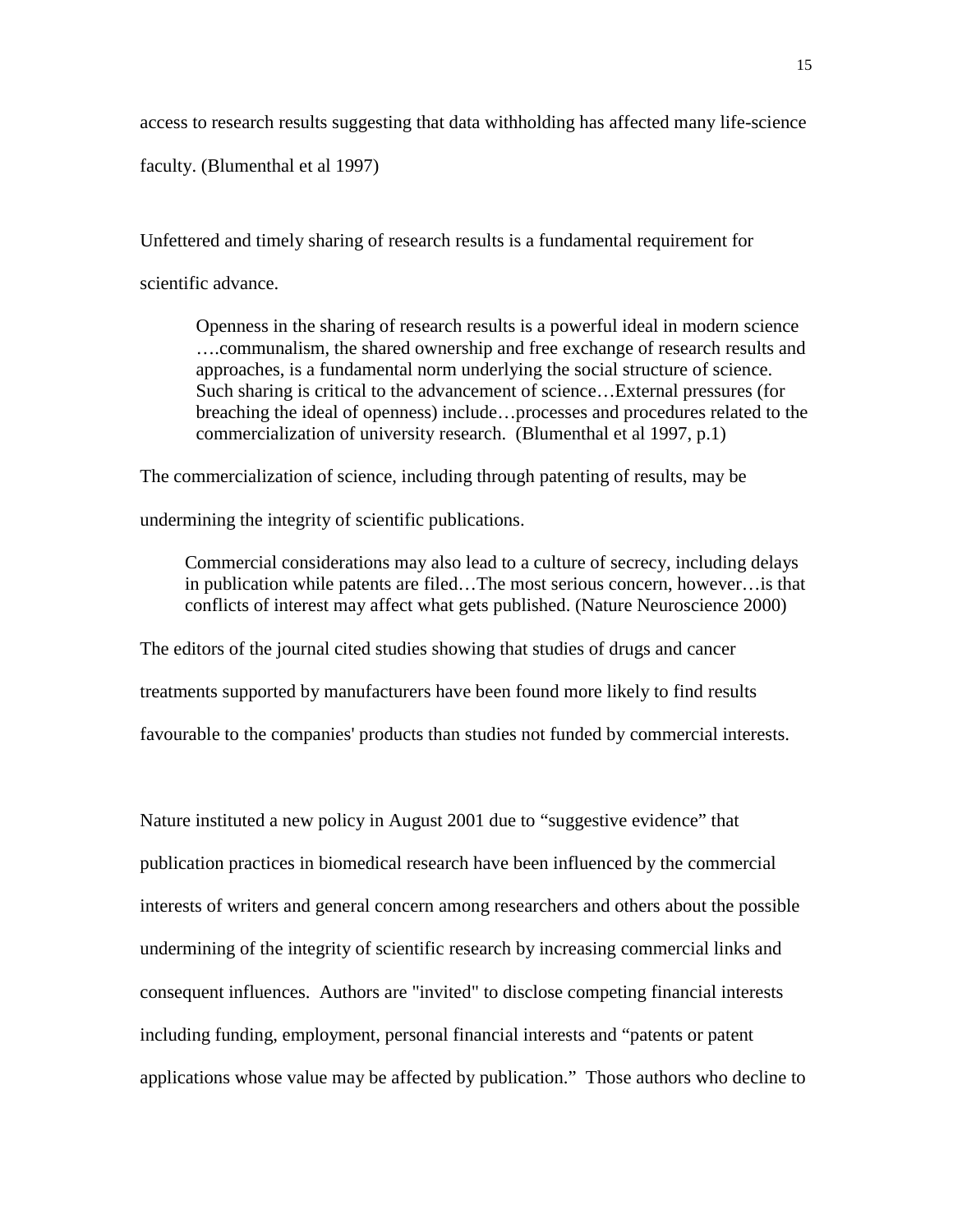<span id="page-16-0"></span>provide the information may still publish, but their refusal to provide disclosure is reported. (Campbell 2001)

# **ROLE OF PATENTS IN PROMOTING MARKET-FOCUSED RESEARCH**

Patents on genes, an aspect of the commercialization of research, may contribute to companies' placing a disproportionate focus on discoveries that maximize profits to the private sector by targeting large, potentially lucrative markets rather than those which might most benefit public health. This exacerbates disparities of treatment between rich and poor populations and between industrialized and developing countries. It also emphasizes research that doesn't focus on major public health benefits, such as obesity, smoking, and inactivity, with their known impacts on heart disease, stroke and diabetes. (Willison and MacLeod: 2002)

#### *Summary of life patent impacts*

In summary, patents on life forms provoke many concerns regarding the advancement of science and the provision of medical diagnosis and treatment including:

- patent holders are being allowed to patent a part of nature, a basic constituent of life;
- inappropriate rewards are gained by using patents on DNA fragments whose purpose is not known to patent the entire gene from which the fragments originate;
- impediments to development of diagnostics and therapeutics due to costs of patented research data;
- patent stacking (several different ways of patenting a genomic sequence) which discourages product development due to high royalty costs payable to all patent owners;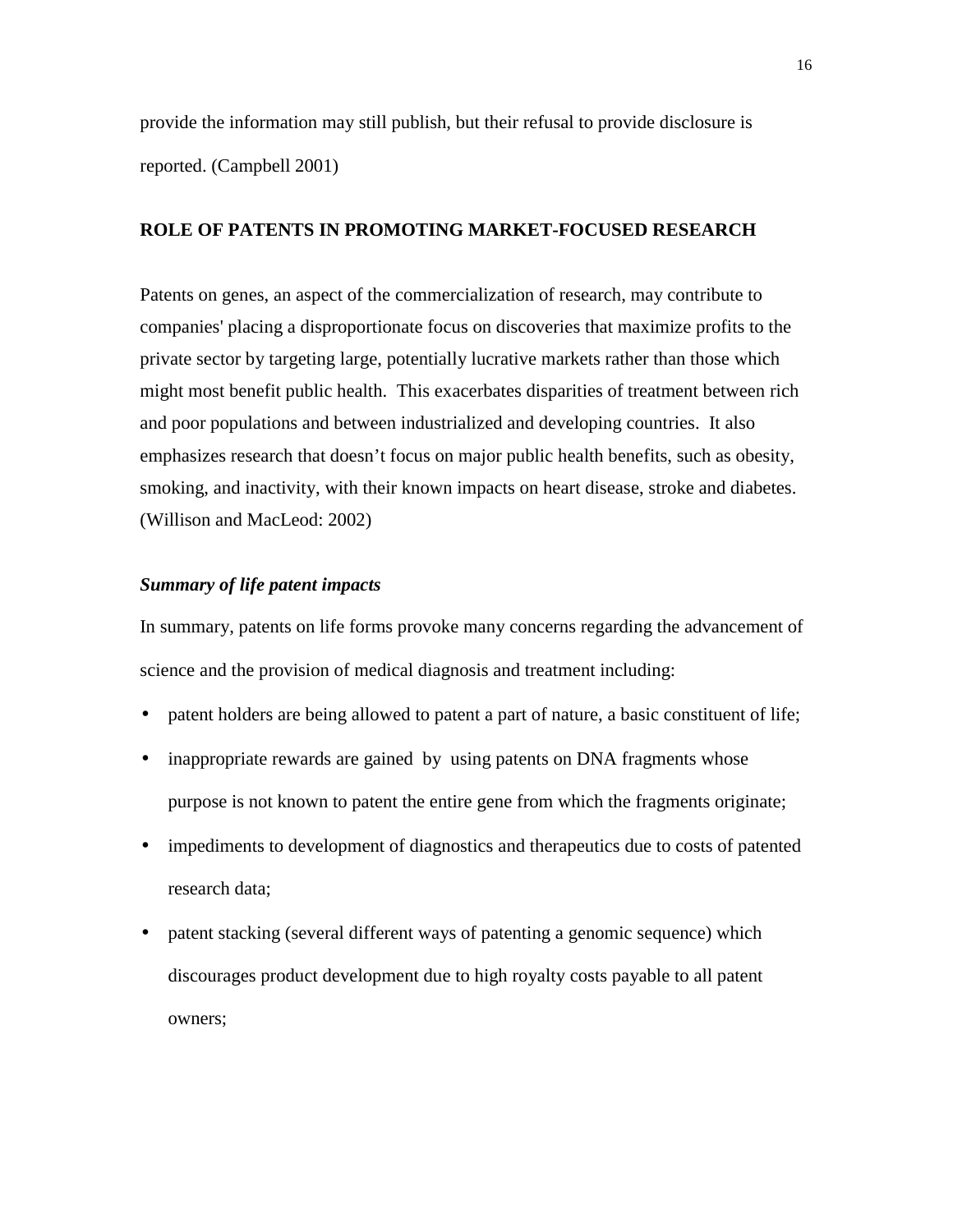- <span id="page-17-0"></span>• secrecy of patent applications resulting in scientists finding, late, that patents have already been granted related to work they are doing, leading to unexpected licensing costs and patent infringement penalties;
- private biotechnology patent holders can monopolize certain gene test markets;
- patent filings are replacing journal articles as places for public disclosure, reducing the body of knowledge in the literature;
- patents may contribute to a focus on research leading to lucrative market gains rather than subject areas of greatest benefit to public health; and
- clinical practice is harmed by limits on the types of tests that can be preformed with patented genes. (Human Genome Project 2001 and Ontario 2002)

In promoting these results, life patents may conflict with three fundamental purposes of the patent system. Rather than rewarding human invention, they allow the private appropriation of natural phenomena.. Instead of fostering disclosure of new scientific discoveries, they may reduce the disclosure that would otherwise occur through the culture of science. Rather than fostering innovation, they may deter it.

## **LIFE PATENT REFORM PROPOSALS**

The confluence of international concern with the impacts of TRIPs and observed impacts of patenting on science and medicine in OECD countries has generated a spectrum of reform proposals, from bans on life patents to changed patent administration to procedures for ethical screens.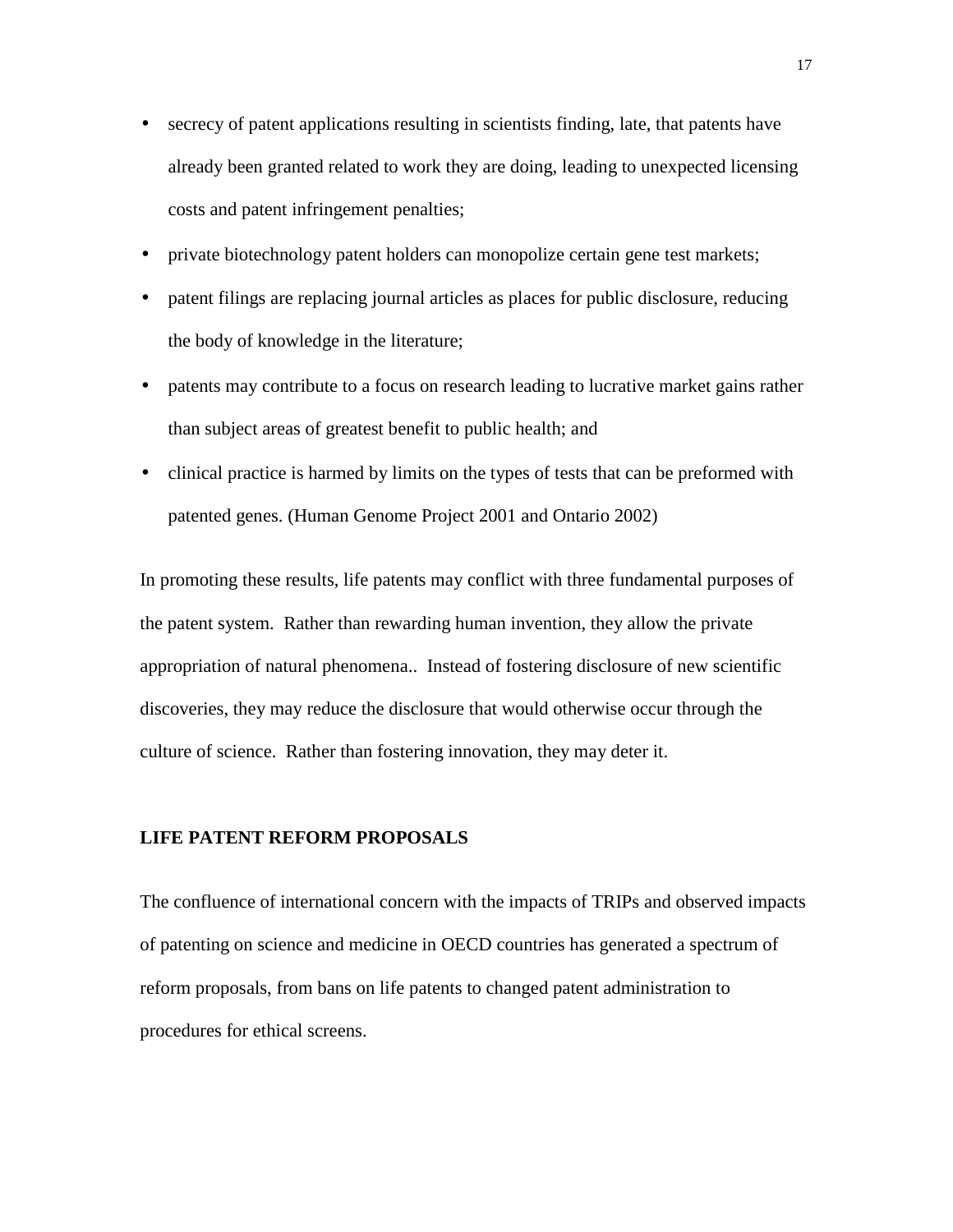#### <span id="page-18-0"></span>*Patent exceptions*

#### *No patents on life*

The *Harvard Oncomouse* case concerned "higher" life forms, and though interveners did not concede that the decision to patent single cell life forms in Canada was properly made, the Court considered only higher, complex life forms. Internationally, numerous governments and citizens' organizations have expressed opposition to patents on all life forms (Africa Group undated; Greenpeace1999)

#### *Avoiding patents: keeping information in the public domain*

Despite the proliferation of life patents, the question remains whether the results of research in the public sector, or funded by public monies, should be placed in the public domain rather than being patented. Important examples of use this strategy exist. On March 14, 2000, President Clinton and Prime Minister Blair issued a joint statement in support of keeping "raw fundamental data on the human genome, including the human DNA sequence and its variations...freely available to scientists everywhere." The SNP Consortium, comprised of ten large pharmaceutical companies and the UK Wellcome Trust has established a non-profit foundation to find and map 300,000 SNPs, (single nucleotide polymorphisms, common minute variations in human DNA) and make the information available to the public. (Ontario 2002) In April 2003, scientists at the Michael Smith Genome Sciences Centre in British Columbia were the first in the world to sequence the SARS coronavirus, and they immediately posted the data on the Centre's website, to make it available to researchers worldwide. (BC Cancer Society 2003)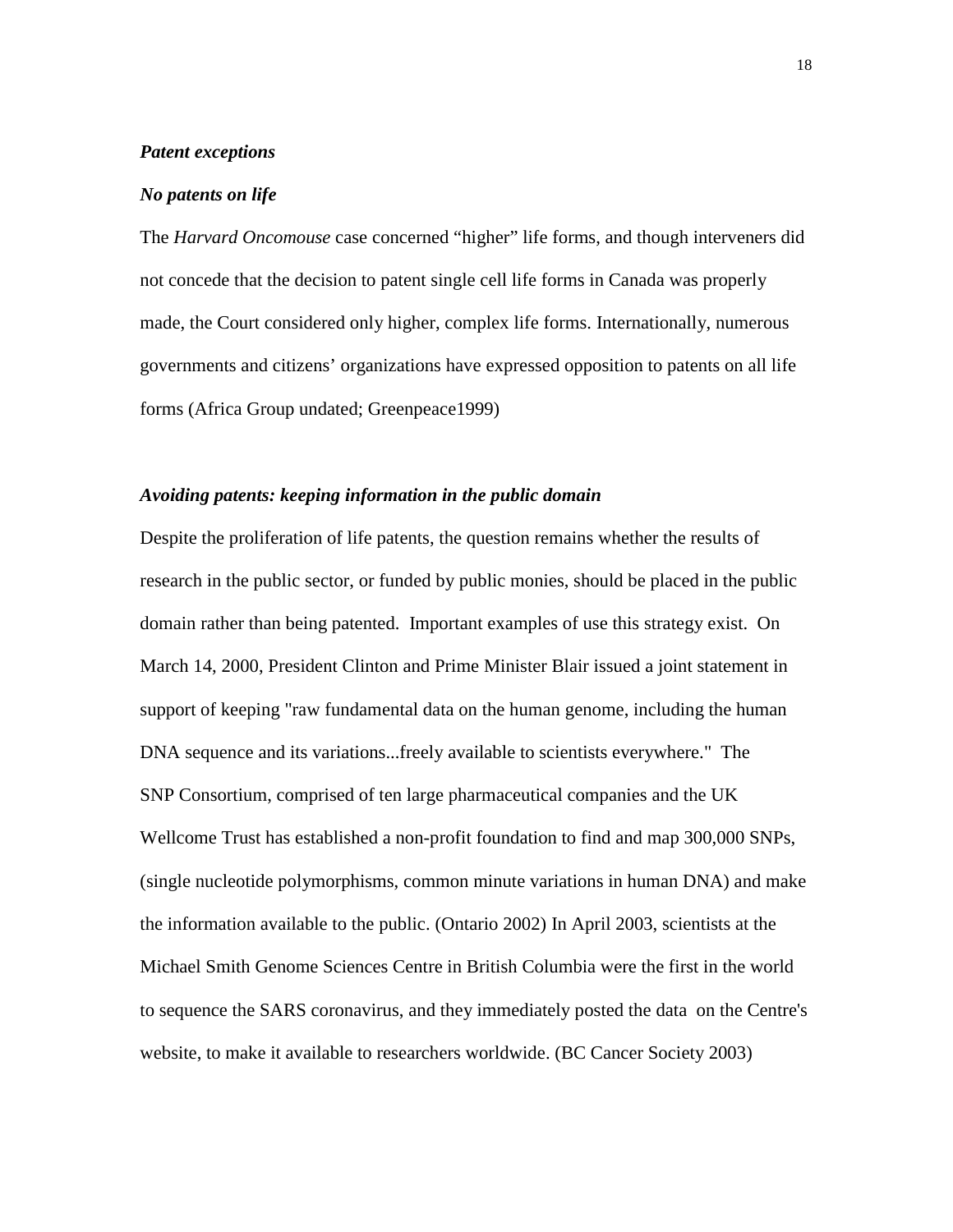#### <span id="page-19-0"></span>*No patents on human materials*

In Canada, the federal Standing Committee on Health of the House of Commons recommended in 2001 that humans and "any human materials" not be patentable, commenting:

The Committee is seriously concerned about the patentability of human material. We are deeply disturbed that the *Patent Act* does not specifically disallow patenting with respect to human genes, DNA sequences, and cell lines. Treating human biological components as patentable property is repugnant to many of us. It entails their commodification and paves the way for their commercialization. Given the importance that this Committee attaches to the respect of human dignity and integrity, we urge that patents be denied in relation to human material. (Canada 2001)

In contrast, Canadian Biotechnology Advisory Committee called for a more narrow ban on patents "on human bodies at any stage of development" intended to apply only to "entire human bodies from the zygote to an adult body" but allowing patenting of DNA sequences, gametes (sperm and ova), stem and other cells and organs. The CBAC wording, echoing the European Directive, is unclear and untested, but invites extraordinary impacts on healthcare and human values from the breadth of its acceptance of human patents, including whole organs and sex cells.

#### *No patents that conflict with "ordre public or morality"*

Although Canada and the US do not include this limitation to patenting, the TRIPs and European law permit an exception to patentability for inventions whose commercial exploitation should be prevented

to protect *ordre public* or morality including to protect human, animal or plant life or health or to avoid serious prejudice to the environment, provided that such exclusion is not made merely because the exploitation is prohibited by  $law^{10}$ .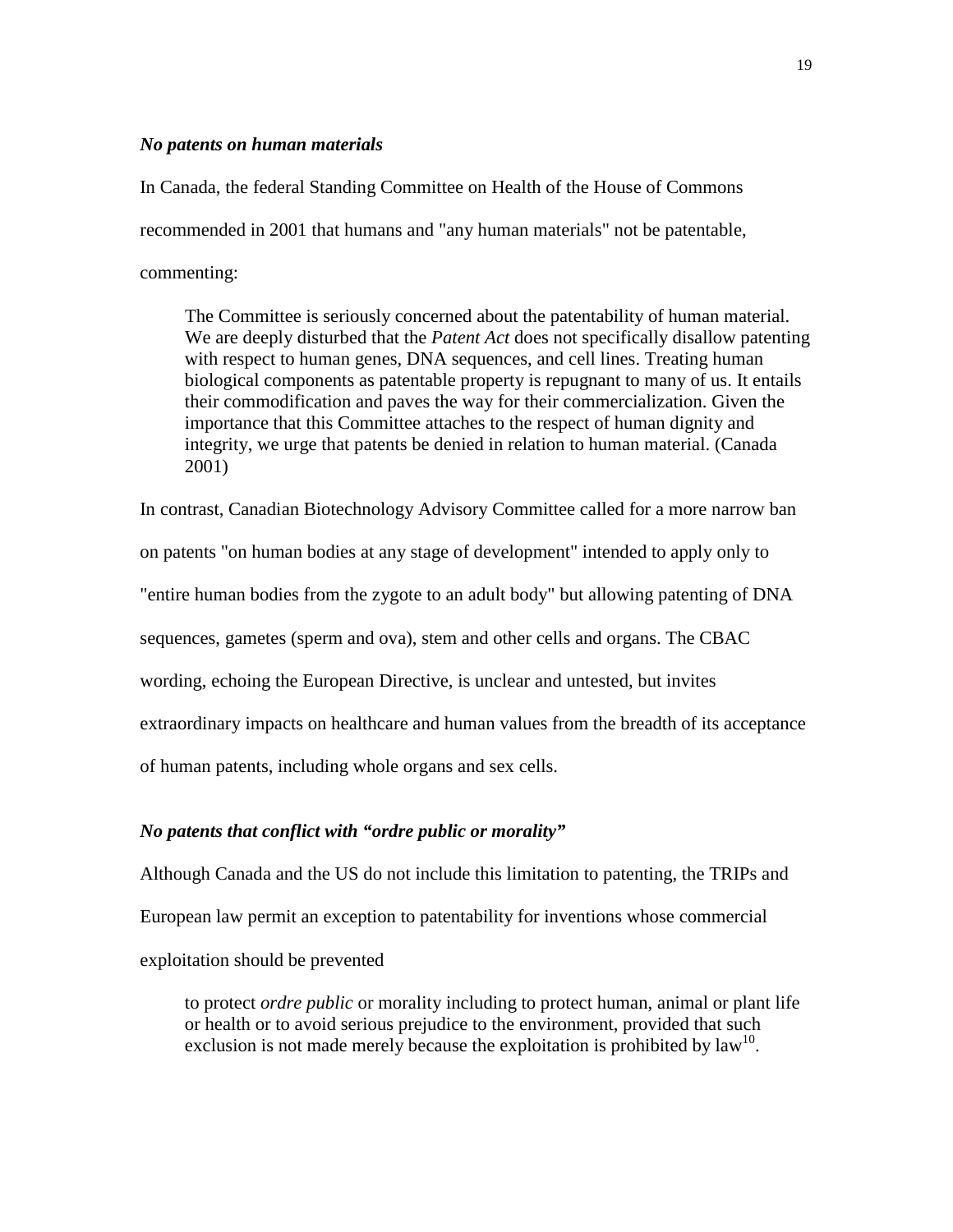<span id="page-20-0"></span>Public order has been given an narrow interpretation in international patent tribunals, being limited to the protection of public security, the physical integrity of individuals as part of society, and the protection of the environment. (Gold 2001) However, the EC Directive also excludes patents on processes to clone humans and to modify germ line identity of humans, the use of human embryos commercially, and modification of genes of animals causing suffering without substantial medical benefit on this basis $^{11}$ . Ontario has suggested that "As stem cell research develops we must ask whether a monopoly on the method to create a new human liver or other organ would not be an affront to Canadian values and morality." (Ontario 2002, p.46)

Ontario recommended inclusion of "ordre public" in Canadian law, with unspecified criteria for its application, but as a basis for challenge to a patent, not as a basis for examiners to refuse a patent application. The process would be administered by a body separate from the patent examiners and comprised of experts in science, ethics and competition. Interveners in the *Harvard Oncomouse* case proposed an assessment of environmental and human health risks as an element of decision-making regarding patenting of plants and animals, without specifying a decision-making body. (Canadian Environmental Law Association2001)

#### *Tighten utility requirements and limit the scope of patents on genetic materials*

Numerous governmental and scientific bodies have proposed changes to patent laws and administration to limit the negative impacts of life patents, particularly for genes and stem cells. Early gene patents were granted on genes and gene fragments, (ESTs, expressed sequence tags and SNPs, single nucleotide polymorphisms) without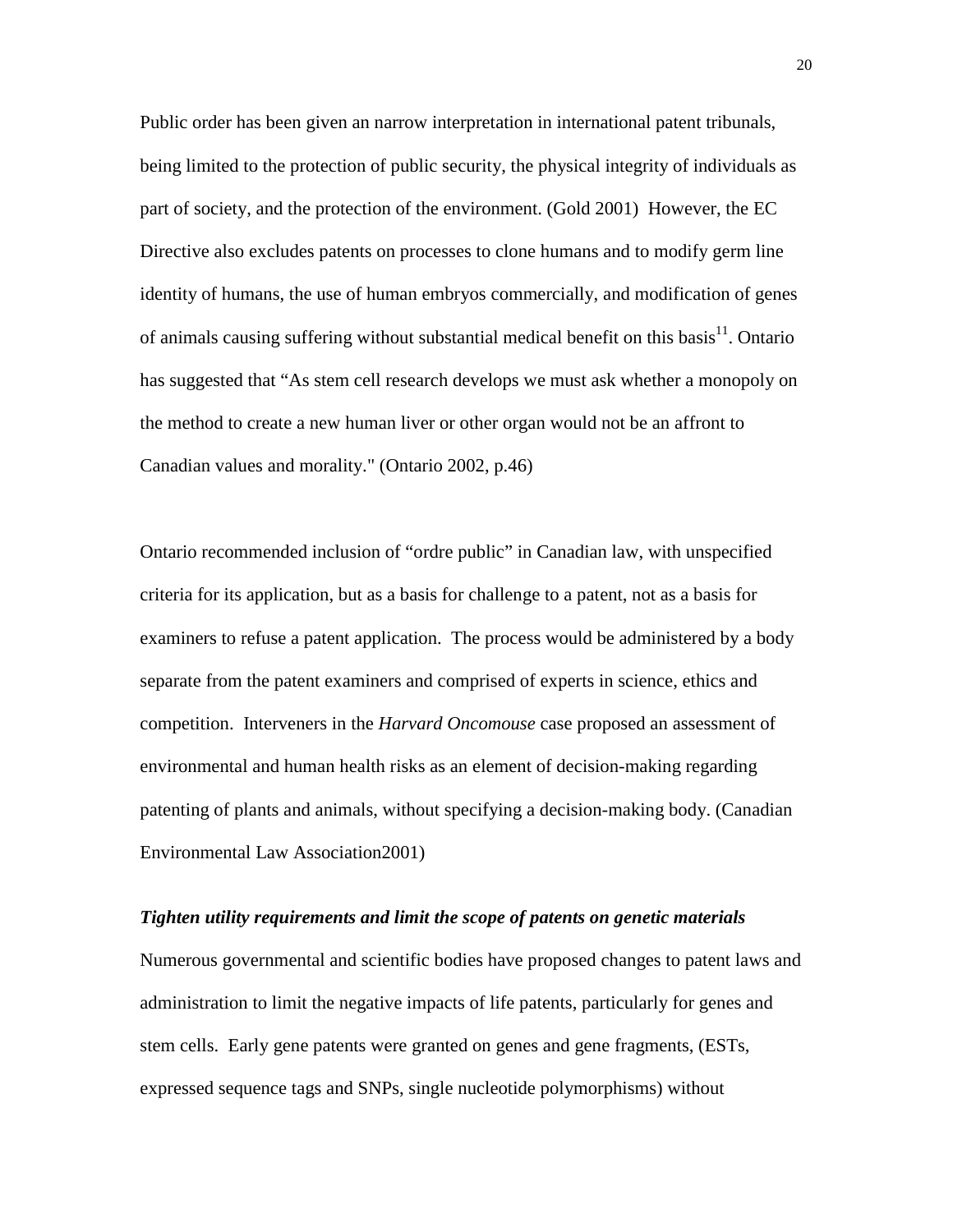identification of the corresponding gene, protein, biological function, or potential commercial product, such as therapeutic proteins and genetic diagnostic tests. Recent proposals for change concern the application of the basic patent requirements of inventiveness and utility, and limits on the scope (breadth) of patent claims.

The Nuffield Council on Bioethics in the UK argues that with patents on DNA, "the patent system is in danger of not achieving its main goal: to stimulate innovation for the public good" and that thousands of recent patents on DNA sequences are of "doubtful validity," since merely using computers to identify genes and then patent them by sifting published sequences does not involve inventiveness. (Adam: 2002) Sandy Thomas, director of the council claims the council is "talking about a reassessment of the system, not just a little bit of tightening here and there."

In response to criticism of its patenting practices, the US patent office has tightened requirements for utility in patents, and now requires that patents claimants demonstrate a "specific and substantial utility" (US 2001)

Ontario recommends changes in Canadian patent law and administration. First, it proposes using the utility requirements to restrict patents on fundamental genomic concepts and genetic research tools, so that patents are only granted for specified uses and narrow applications. This approach would provide a partial limit on the problem of "patent stacking" and appropriation by a patent holder of scientific work done by others after the grant of the patent. It would also prevent genetic patent claims covering all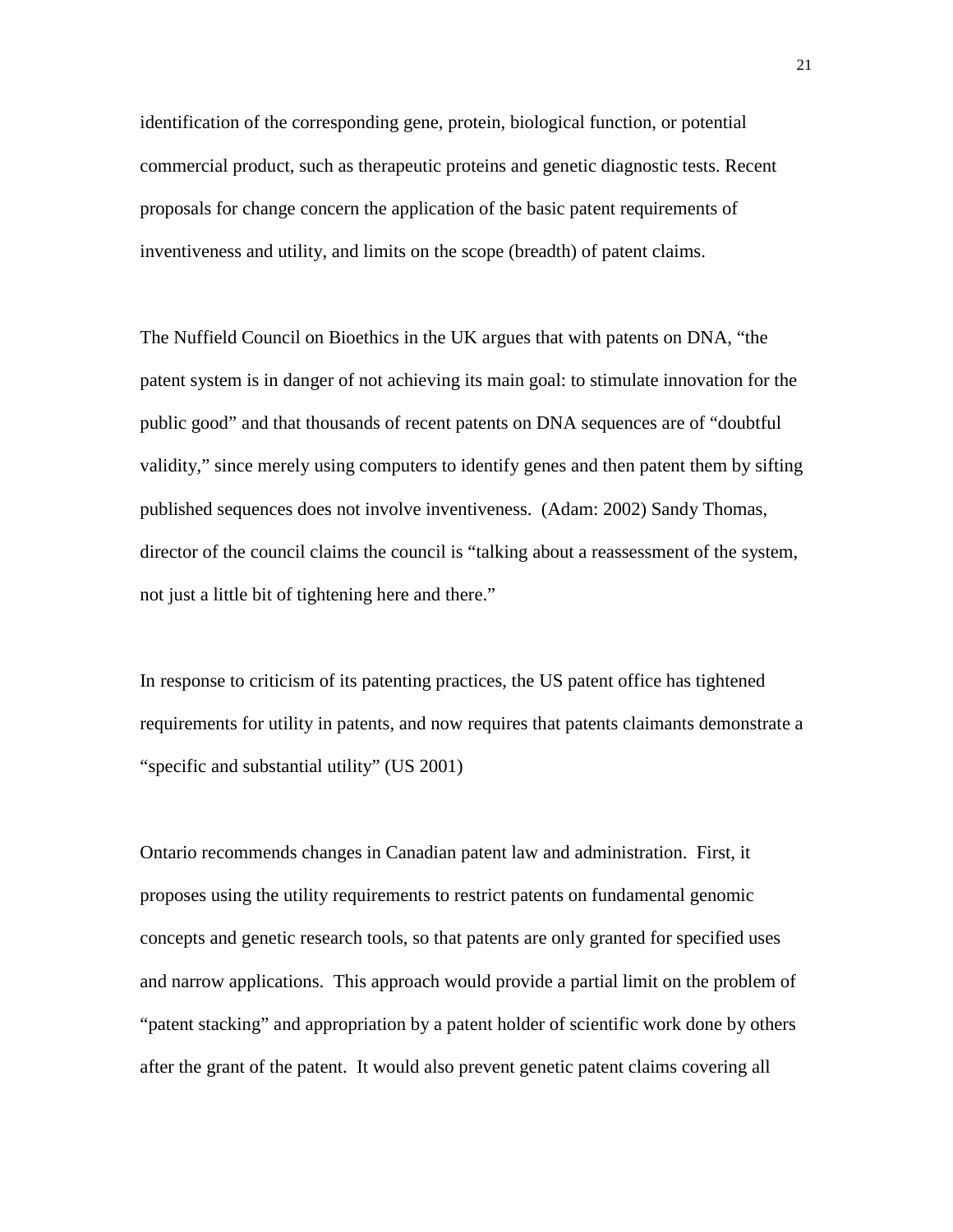<span id="page-22-0"></span>future diagnostic uses of a gene. Further, Ontario calls for amendments to the *Patent Act* to limit the scope of gene patents so that use of the information in a gene is not restricted, though making, using, selling and importing the chemical material it in an industrial setting would be precluded. Reproduction of the patented material for healthcare use of an individual should be permissible.

Ontario expressed concern regarding the implications of patents on stem cells while the Nuffield Council proposed limiting patents on stem cell lines to "precisely described industrial applications" and requiring that the patents identify the source of the cells used, whether adult, fetal or embryonic. The European Commission is also considering changes to its previous practice of granting wide-ranging patents on human DNA sequences, due to pressure from scientists and the public.

#### *Protection from patent infringement lawsuits for scientists and health professionals.*

Most countries allow use of patented inventions for research and experimentation, but legally the "research exemption" is narrow:

…to be precise, the research exemption holds that a product or process covered by a patent may be freely made, or used to test whether the patent description is sufficient to enable one to replicate what the inventor has done and whether the product or process performs as stated in the patent. (OECD 2002, p.58)

In effect, the exemption does not facilitate further research on the patented invention, but only verification of patent claims. At issue is its applicability to further scientific research or experiments using the patented materials, including research tools. In Europe, acts "done privately and for purposes which are not commercial" and "acts done for experimental purposes relating to the subject matter of the invention" are permitted,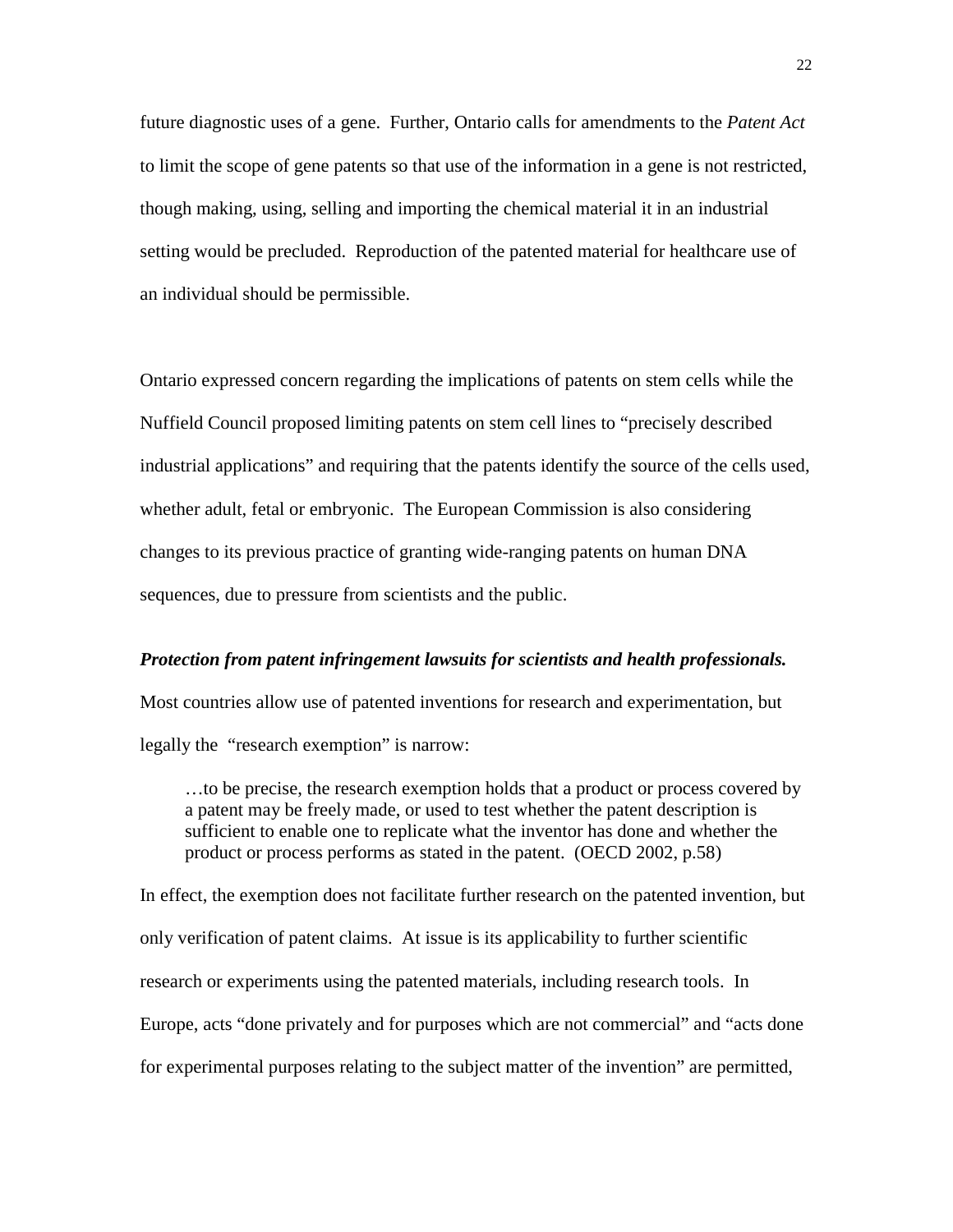but "privately" has not been defined judicially<sup>12</sup>. The British Royal Society has called for clarification of the definitions in the exception.

In the US, the scope of the exemption is narrow and contested. It includes research for "philosophical curiosity" and the pursuit of pure knowledge or only where there's no institutional or commercial purpose, and therefore does not apply to most biotechnological research. (Gold 2001)

The Canadian exception is vague. It dates from a 1971 decision of the Supreme Court of Canada<sup>13</sup> regarding research aimed at sustaining a compulsory licence but the licence provisions have been eliminated. The *Patent Act* permits generic drug makers to use patented products to conduct research and improve them in order to satisfy regulatory requirements regarding pharmaceuticals.<sup>[14](#page-32-0)</sup>

For policy makers studying the impacts of life patents, an exception for researchers is a priority. Ontario calls for clarification of the current Canadian law, and broadening of the exceptions to ensure that researchers will not be sued for research which may ultimately lead to commercial products, including genetic diagnostic and screening tests. Specifically, it calls for an amendment to the *Patent Act*:

…that protects private or non-commercial study on a patented invention, or research on the patented subject mater to investigate its properties, to improve upon it, or to create a new product or process. This amendment should also be extended to non-commercial clinical use. (Ontario 2001, p.50)

23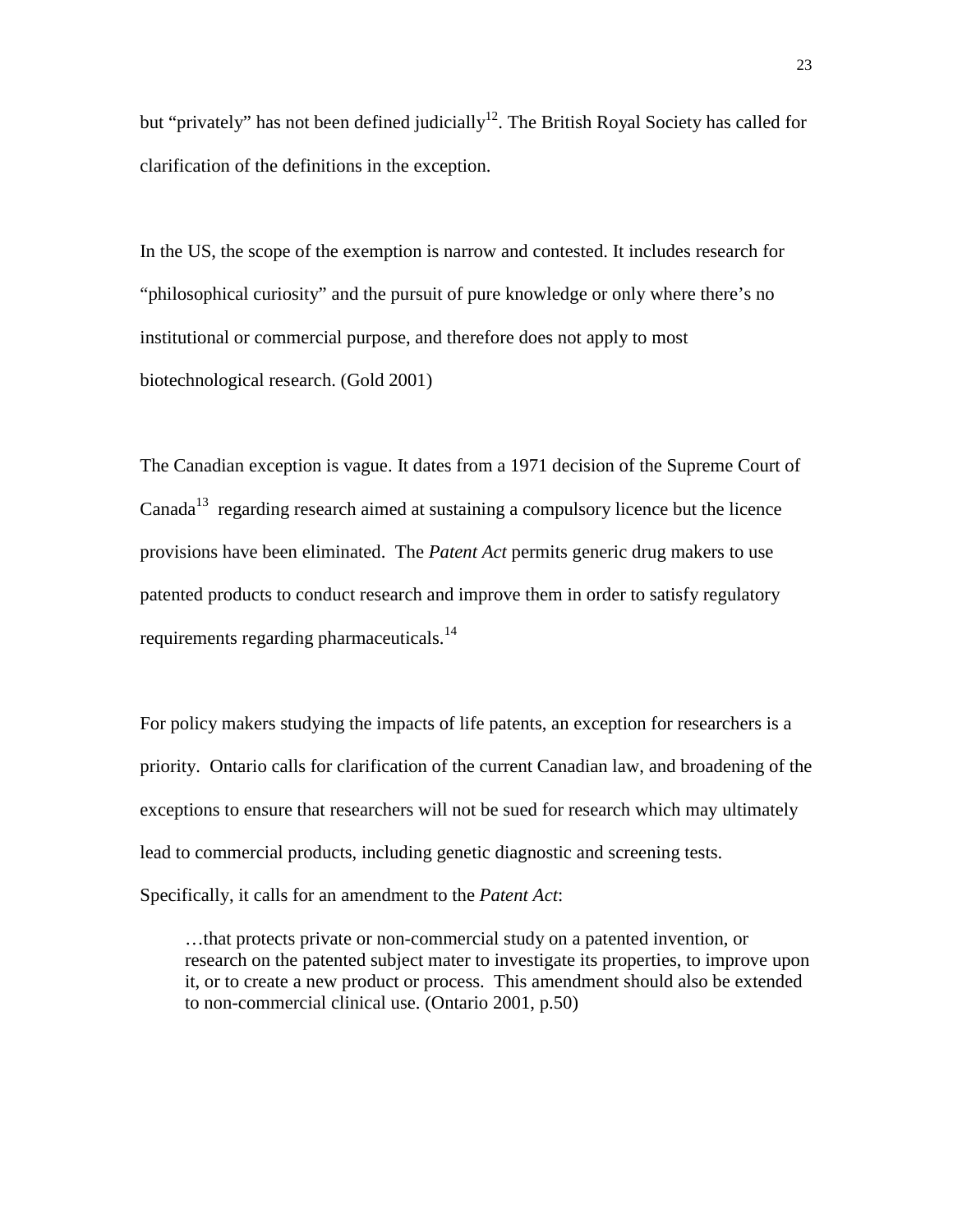<span id="page-24-0"></span>Although Canada currently does not patent methods of medical treatments, the exemption only applies to treatments performed inside the body, but not to devices or treatments used outside the body. This distinction is impractical in modern medicine since many medical processes occur both inside and outside the body. Concerned with access to genetic technologies for the purposes of healthcare, Ontario proposed that the current medical treatment exemption be replaced by protection from patent infringement actions for "medical practitioners providing medical services, including both treatment and diagnosis, to patients" (Ontario 2001, p.51). This protection should extend to all health care practitioners (not only doctors) and medical facilities. It would permit patenting of genetic technologies but allow unlimited use of the technologies in clinical care. The report does not discuss the implications of removing the current exception for medical treatments, which could presumably create new barriers to use of these technologies.

#### *Licensing strategies*

Many important life patents are subject to licensing agreements, and a survey of the licensing of patents regarding diagnosis of genetic disorders showed that almost all the patents were being licensed exclusively. (OECD 2002)

The US National Institutes of Health has developed a "strategic licensing policy" on patents "to promote public health and dissemination of research results while encouraging market competition and attempting to obtain appropriate financial returns" (OECD 2002, p.54) It grants mostly non-exclusive licences, and retains the right to use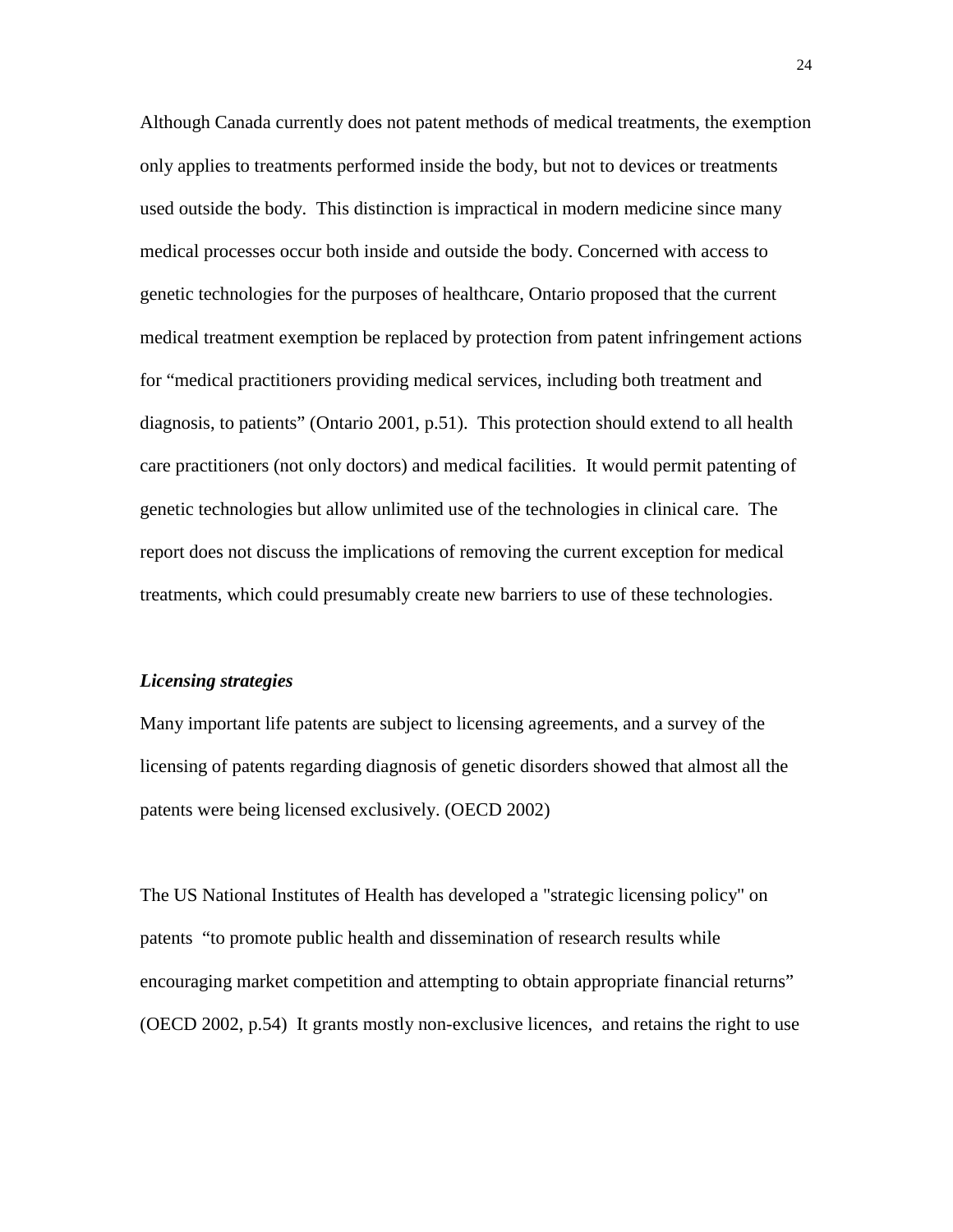inventions for non-commercial research and to ensure broad dissemination of research results.

Canada's *Patent Act* permits the Canadian government to use a patented invention, on approval by the Commissioner of Patents, with payment of compensation to the patent holder, or without the Commissioner's consent in "cases of national emergency or extreme urgency... [or for] "a public non-commercial use<sup>15</sup>." In October 2001, the Canadian federal government was prepared to over-ride Bayer's patent on Cipro should it become necessary to treat Canadians due to attacks using anthrax. The WTO ministerial declaration in Doha in November 2001, provides that governments have the right to take measures "to protect public health and, in particular, to promote access to medicines for all" including through the use of compulsory licences for drugs. Ottawa is now considering how to amend the *Patent Act* to facilitate the production of generic drugs for export to developing countries.

Ontario argues that to prevent the Doha statement from being a "hollow right," access to medicines must include access to diagnostic procedures to determine which medicines to provide, and the *Patent Act* should be amended to allow compulsory licenses of patents for genetic diagnostic and screening tests, on payment of a reasonable royalty. The British Royal Society supports use of compulsory licences and competition law where patents "unreasonably affect use and development of inventions." (Royal Society 2002 p. 10)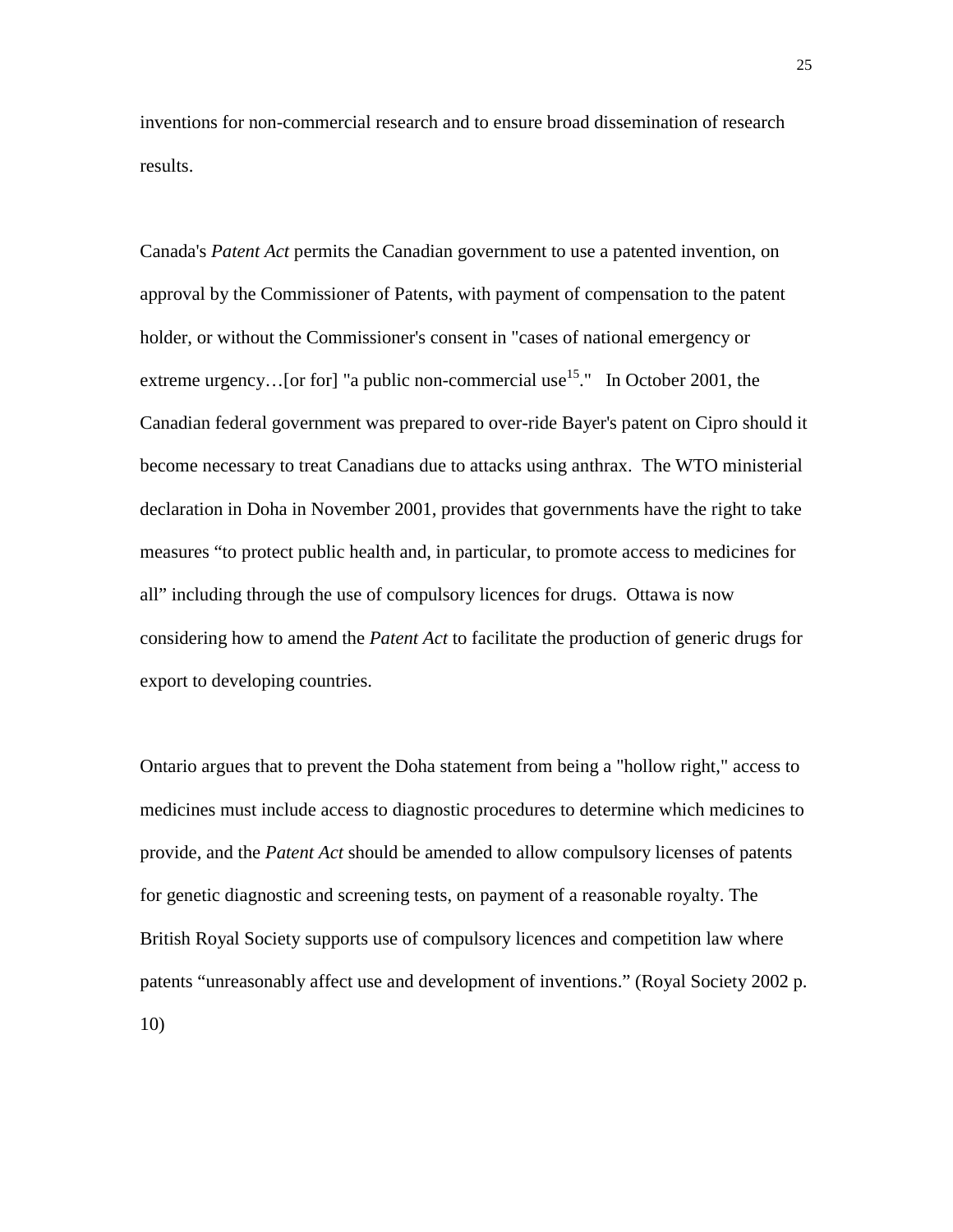#### <span id="page-26-0"></span>*Opposition procedure*

It is possible to request a re-examination of a patent in Canada on narrow grounds, or to apply to the Federal Court to challenge a patent, an expensive and slow process. In Europe, any person opposed to the grant of a patent may request an administrative review of the patent on any ground within nine months of its issuance. Ontario proposes that a similar process be made available in Canada, to provide greater transparency, rigour and public confidence in the patent process. The CBAC recommends that Canada introduce an opposition procedure permitting a challenge to a patent on grounds that it is "invalid or void" but does not specify what the grounds should be for such a finding. It proposes a six month time limit for initiation of the challenge, and completion of the process within eighteen months.

#### *Specialized bodies for patent reviews*

Currently, in Canada, the jurisdiction over patent cases is dispersed amongst federal and provincial courts for patent infringement and validity cases, while the statutory right of appeal from decisions of the Patent Office is to the Federal Court alone. Ontario proposes that the federal government create a specialized court, a group of judges with expertise in technology and patent law, to hear patent law disputes.

Gold and Caulfield have proposed an independent panel of experts in ethics, social policy and science, with powers to suspend the enforcement of a patent until any ethical concerns have been met as part of "a flexible system of addressing ethical concerns until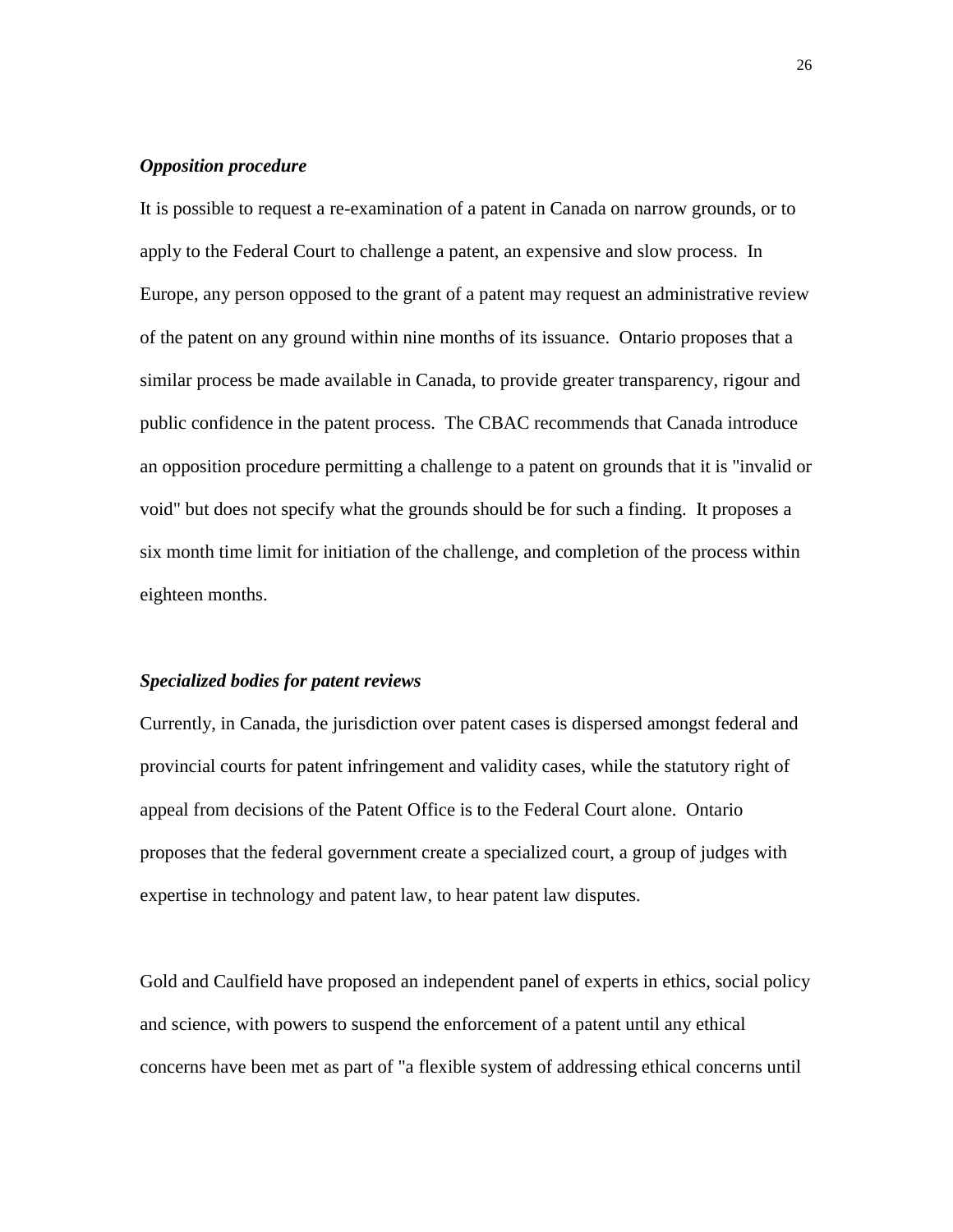<span id="page-27-0"></span>governments are able to formulate and implement adequate regulatory processes." The proposal is oriented to patenting by medical professionals of donated biological materials to identify genes without consent from the donors or sharing of benefits with them. The Board would have clear guidelines on types of concerns that could be raised by patent examiners or interested third parties. (Gold and Caulfield: 2002)

#### *Using Canadian Medicare listing of covered services to promote ethical patenting*

Medical necesssity is the standard for listing of services including tests and drugs for coverage under Medicare, but Richard Gold proposes that a broader test be used regarding tests, services and medications based on use of biomedical materials, namely, that they "only be listed if the person having patent rights to the biomedical material demonstrates that ethical concerns have been appropriately dealt with" including conduct of the research leading to the product, availability of the patented materials to other researchers on an equitable basis, and ethical marketing and distribution of the product. Use of the broad policy umbrella of the medicare system would mean that a broader range of ethical concerns could be addressed than under the patent law system alone. (Gold 2000)

#### **CONCLUSION**

The decisions that led to the proliferation of single cell life patents in Canada occurred without public scrutiny or involvement. Few Canadians have ever heard of the *Chakrabarty* case in the US Supreme Court, or the uncritical thinking in the Canadian patent office that led to its emulation in Canada. The *Harvard Mouse* case was the first life patent case to attract wide media coverage, and anecdotal evidence suggests that most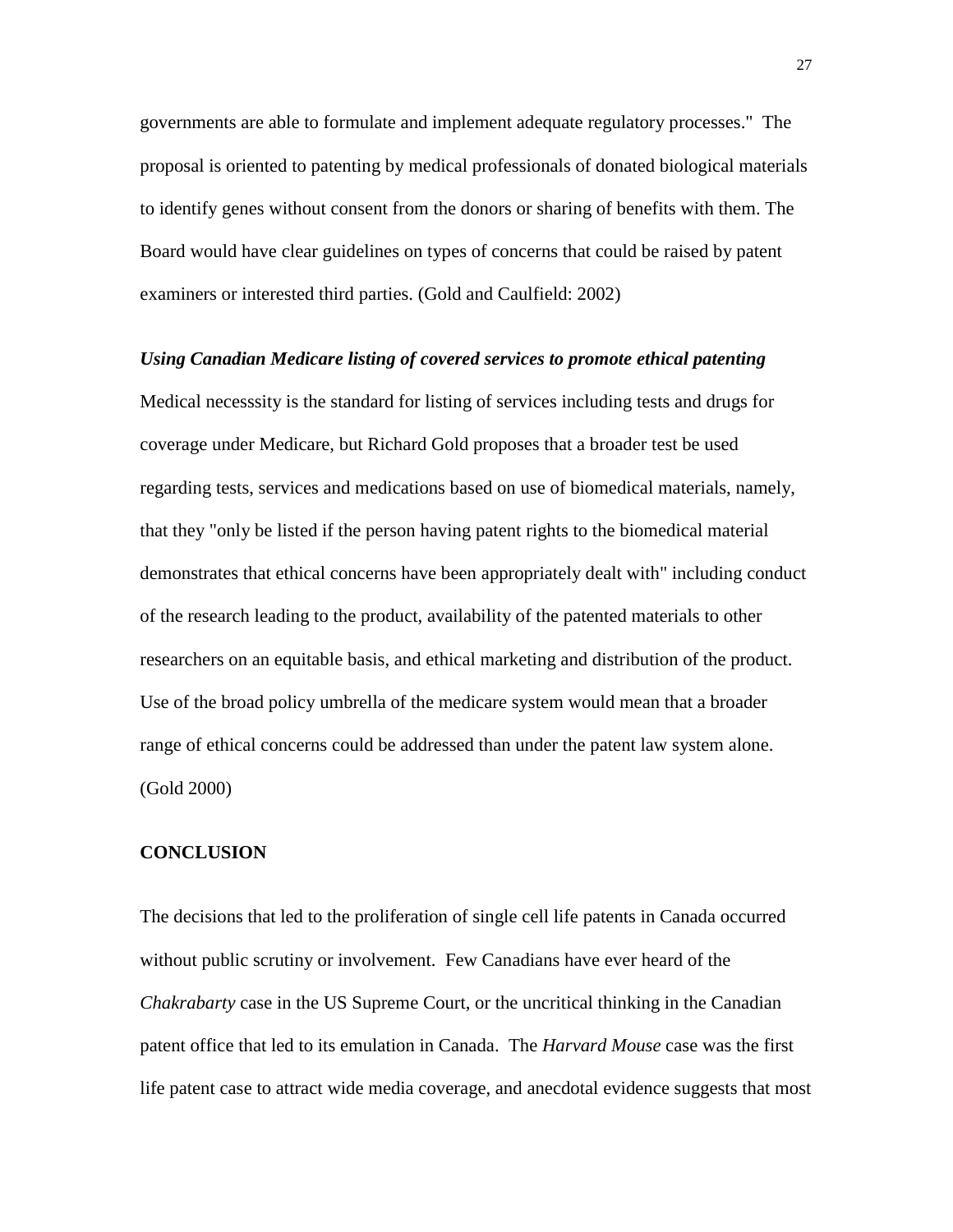Canadians are shocked to learn that a private company may have effective ownership rights to genes and cells that exist in their bodies. The OECD noted that while international experts attending the January 2002 workshop were unanimous in accepting patents on genes, a gap exists between their thinking and that of the public. The terms "repugnant" from the Canadian federal Health Committee and "abhorrent" from former Ontario Health Minister Tony Clement, suggest that at least some Canadian legislators would support restraints on life patents. The dizzying pace of life patent applications is a serious problem now, but since the genetic revolution has only begun, the pace will accelerate further, rapidly closing doors to policies to protect the public interest in human values, the advancement of science, and healthcare.

Canada urgently needs now what should have occurred before life patents were approved twenty years ago, a full public debate, not only amongst governments and legal, scientific and ethical experts, but with appropriate consultation with all Canadians. The debate should include a credible examination of the totality of impacts of life patents and result in law reform that re-balances the law to better accord with the original social purpose of the patent system and contemporary Canadian values. The current state of the law is aptly described by the sixteenth century English proverb:

> The law doth punish man or woman Who steals the goose from off the commons, But lets the greater felon loose Who steals the commons from the goose.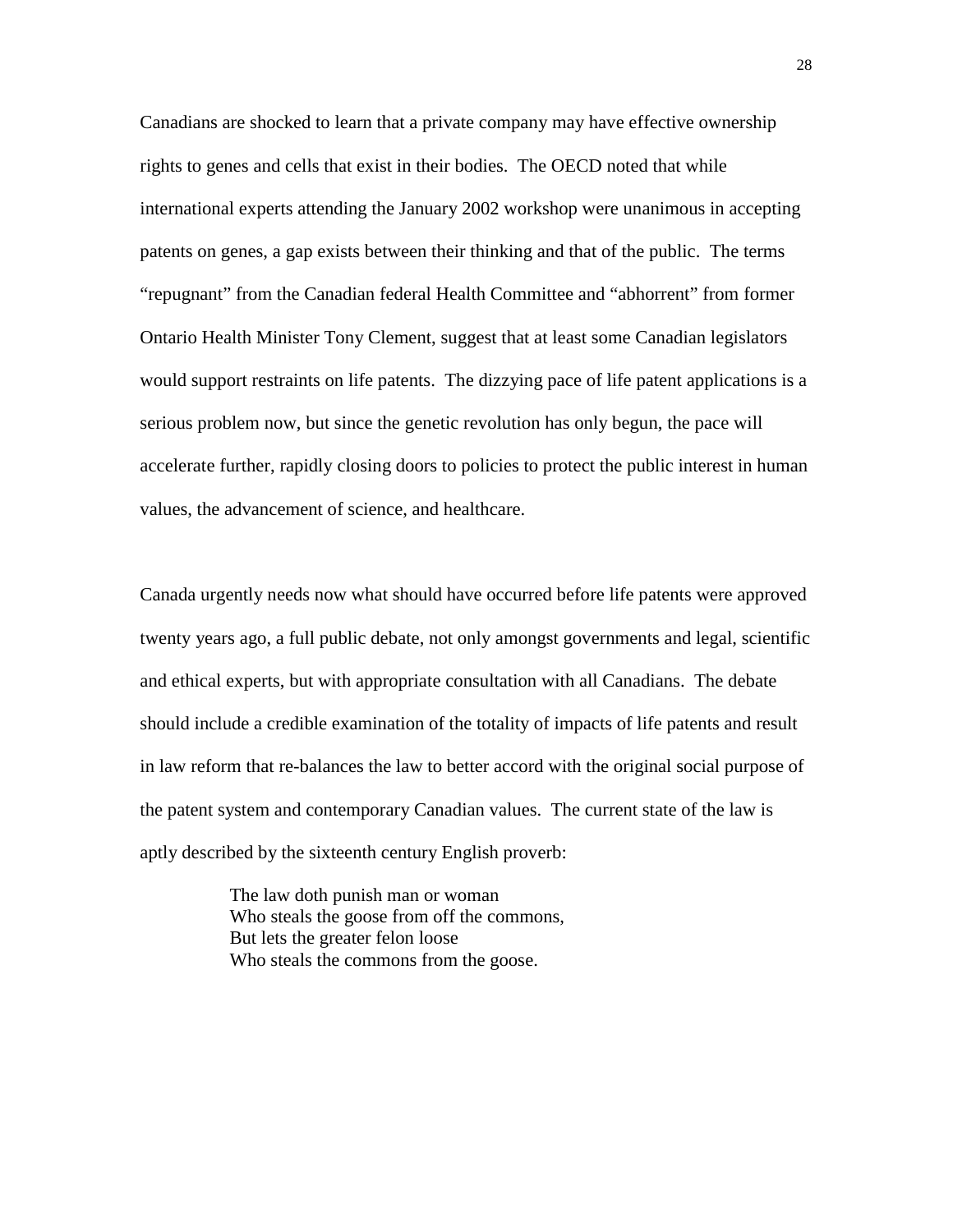#### **ENDNOTES**

<sup>1</sup> Commissioner of Patents v. President and Fellow of Harvard College and the Canadian Council of Churches, Evangelical Fellowship of Canada, Canadian Environmental Law Association, Greenpeace Canada, Canadian Association of Physicians for the Environment, Action Group on Erosion, Technology and Concentration, Canadian Institute for Environmental Law and Policy, Sierra Club of Canada, Animal Alliance of Canada, International Fund for Animal Welfare Inc. and Zoocheck Canada Inc., 2002 SCC 76, and at www.lexum.umontreal.ca.

<sup>2</sup> *Patent Act*, .R.S.C, c.P-4, s.2

<sup>3</sup> *Diamond v.Chakrabarty*, 447 U.S. 303 (1980)

<sup>4</sup> quoted in Hurst, L. Hurst, L. (2001) Utah patent-holder claims exclusive right to diagnose cancer gene. Democratic Underground, 11 August 2001,

www.democraticunderground.com, accessed 21/10/03.

 $<sup>5</sup>$  op.cit. para 199.</sup>

<sup>6</sup> Commissioner of Patents v. Harvard College, Respondent's Factum, Smart & Biggar, Barristers and Solicitors, Ottawa, 19 February 2002.

<sup>7</sup> Dr Ursula Franklin, personal communication, January 17, 2003.

 ${}^8$ Clement: (2001)

 $^{9}$  quoted in (2002) EMBO Reports 3: 1120-1122.

<sup>10</sup> World Trade Organization, Agreement on Trade-Related Intellectual Property, Article 27(2)

 $11$  EU Directive on the legal protection of biotechnological inventions 98/44, Article 6.

<sup>12</sup> Community Patent Convention 1975, Art 31(a & b) p11, para 3.23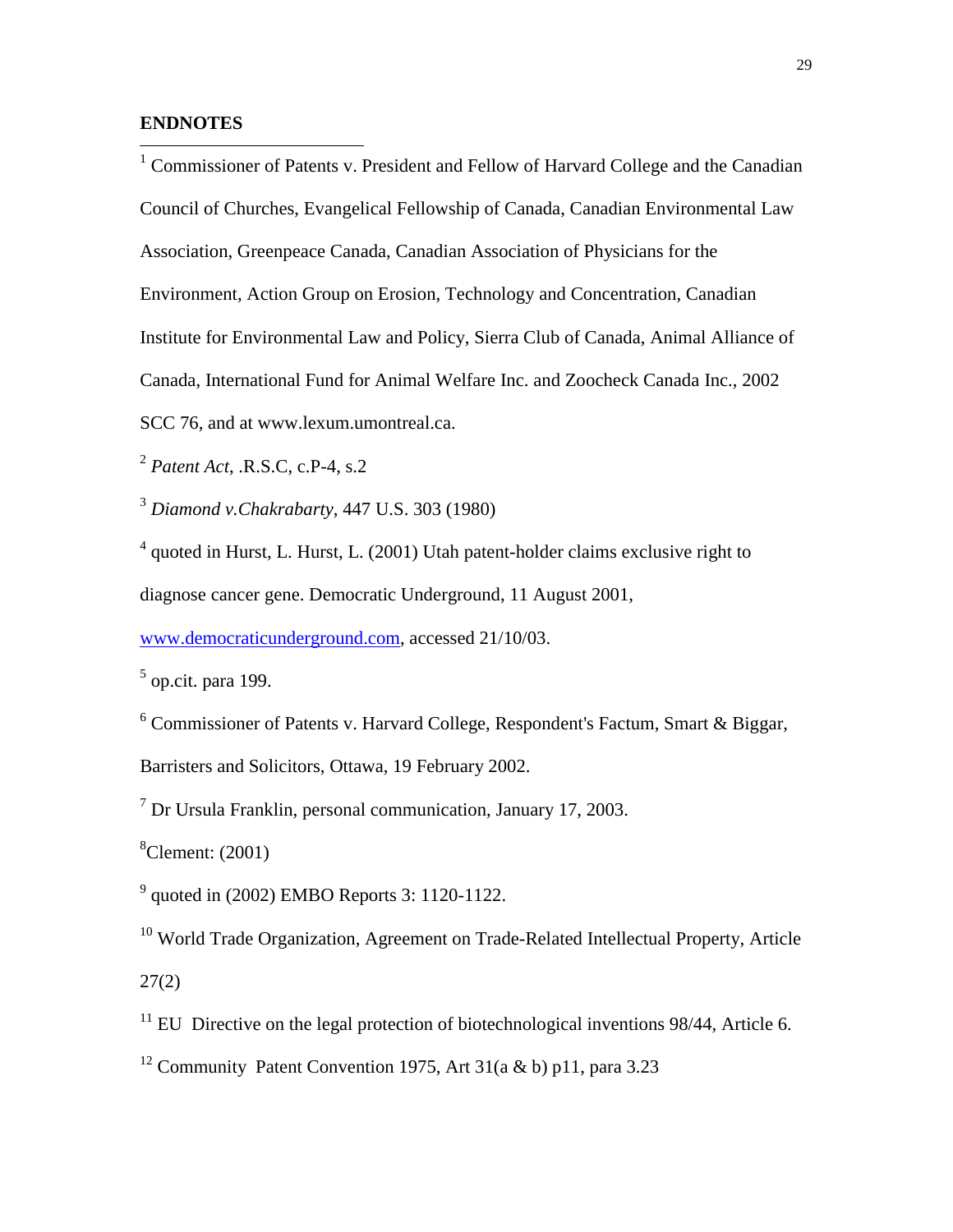<sup>13</sup> Micro Chemicals Ltd.v.Smith Kline & French Inter-American Corp. (1971) 2 CPR

(2d) SCC.

<sup>14</sup> *Patent Act*, R.S.C. c P-4, s.55.2

 $15$  ibid. Section 19

# **REFERENCES**

Adam, D. 2002. Bioethics council demands tighter rules on gene patents. 418 *Nature*:356

Africa Group: undated Taking Forward the Review of Article 17.3B of the TRIPs Agreement, www.tradeobservatory.org, accessed 8/07/03.

Balter, M. 2001. Cancer Research: Transatlantic War Over BRCA1 Patent *Science* 292: No. 5523 p.1818

*Black's Law Dictionary*,  $7<sup>th</sup>$  edition, West Group, St. Paul, Minnesota, 1999.

Blumenthal *et al*. 1997. Withholding Research Results in Academic Life Science, Evidence from a national survey of Faculty. 277 *Journal of American Medical Association 1224* -1228.

Butler, D. & Goodman S. 2001. French researchers take a stand against cancer gene patent. *Nature* 413:95

British Columbia Cancer Society 2003. 2003/04/12:Genome Sciences Centre sequences SARS associated corona virus, www.bccancer.bc.ca, accessed 10/6/03.

Campbell, Philip. 2001. Declaration of financial interests. *Nature* 412:751.

Canada. 2001. Report of the Standing Committee on Health, House of Commons, Assisted Human Reproduction: Building Families, Dec.2001, http://www.parl.gc.ca/InfoComDoc/37/1/HEAL/Studies/Reports/healrp01-e.htm

Canada 2002. Patenting of Higher Life Forms and Related Issues, Report to the Government of Canada Biotechnology Ministerial Coordinating Committee, Canadian Biotechnology Advisory Committee, June 2002.

Canadian Cancer Society. 2002-2003 The Patenting of BRCA1 and 2 genes, www.cancer.ca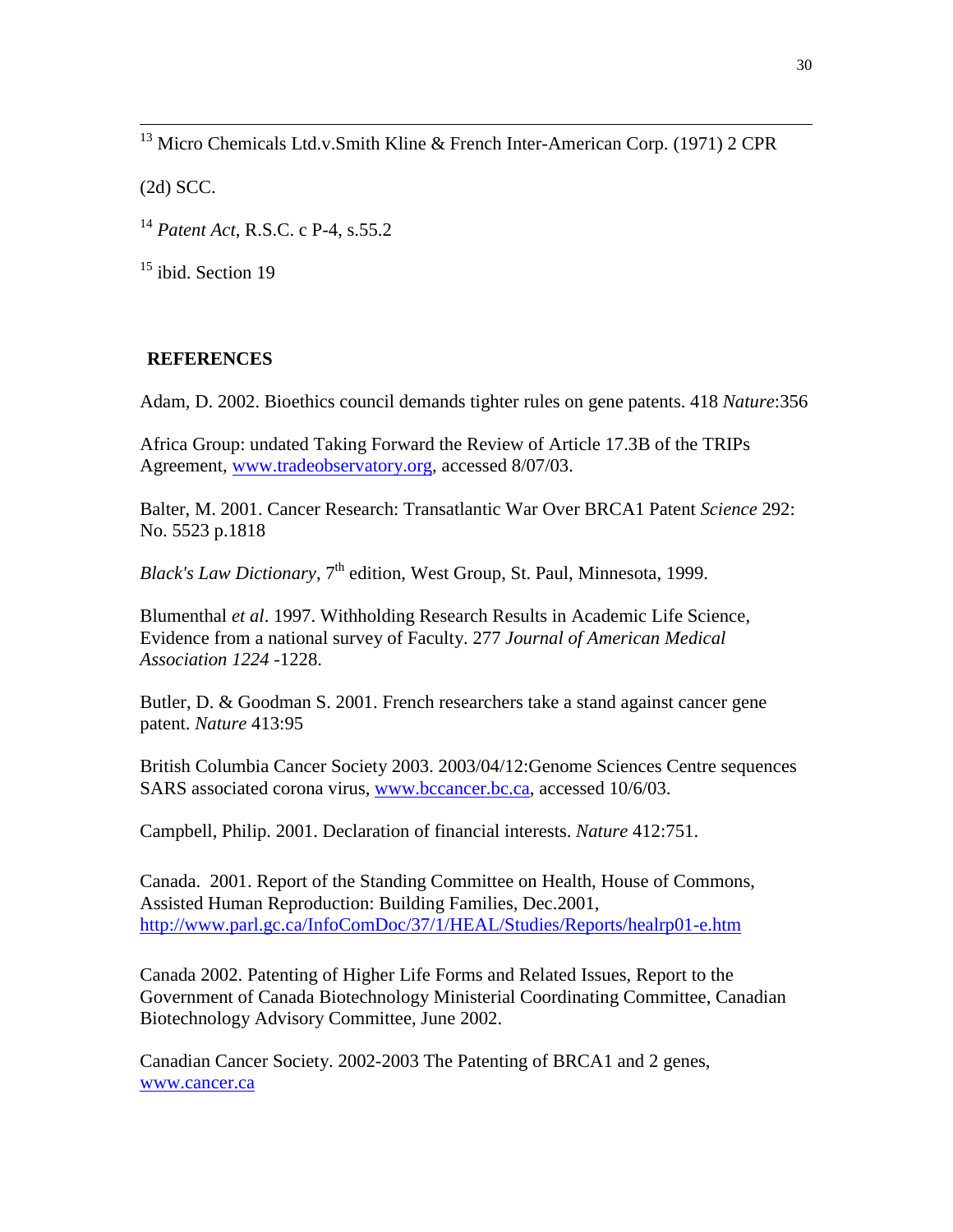Canadian Environmental Law Association. 2001 *Memorandum of Fact and Law, Commissioner of Patents v. Harvard College*, www.cela.ca

 $\overline{a}$ 

Editors 2000. Financial conflicts in biomedical research. *Nature Neuroscience* 3:299

Clement, T. 2001 Speech RE: Myriad Gene Patent Issue, September 19,2001. www.health.gov.on.ca. Accessed 4/7/03.

Gold, E.R. 2000. Biomedical Patents and Ethics: A Canadian Solution, (2000) *McGill Law Journal/Revue de droit de McGil*l: 45, 413-435.

Gold, E. R. 2001. Patenting Life Forms: An International Comparison, prepared for the Canadian Biotechnology Advisory Committee, February 2001, www.cbac-cccb.ca.

Gold, E.R. and Caulfield, T. A.. 2002. The moral tollbooth: a method that makes use of the patent system to address ethical concerns in biotechnology*. The Lancet* 359: 2268-70.

Greenpeace. 1999. No patents on life - Greenpeace protests at the Eruopean (sic) Patent Office in Munich., 31 August 1999. http://archive.greenpeace.org, accessed 10/21/03

Human Genome Project Information online 2002. Genetics and Patenting: www.ornl.gov/hgmis/elsi/patents.html, accessed 1/11/02

Hurst, L. 2001. Utah patent-holder claims exclusive right to diagnose cancer gene. Democratic Underground, 11 August 2001, www.democraticunderground.com, accessed 21/10/03.

Lecubrier, A. 2002. Patents and Public Health, European Molecular Biology Organization, *EMBO Reports* 3: 1120-1122, www.nature.com, accessed 4/7/03

Macdonald, L. 2002. Gene Patenting: Is It too Late to Stop it? Canadian Breast Cancer Network, www.cbcn.ca/english/adv\_db.php?show&43, accessed 4/7/03)

Malakoff, D. 2000. Suppliers: The Rise of the Mouse, Biomedicine's Model Mammal. *Science* 288: 248-253.

Marshall, E, 2000. Gene patents: Patent on HIV Receptor Provokes an Outcry" *Science* 287: 1375 -1377.

Mayer, S . 2002. Are Gene Patents in the Public Interest? *Bio-IT World*, www.bioitworld.com/archive/111202/insights\_public.html , accessed 4/7/03)

Merz J. F. *et al*. 2002. Diagnostic testing fails the test. *Nature* 415:577- 579